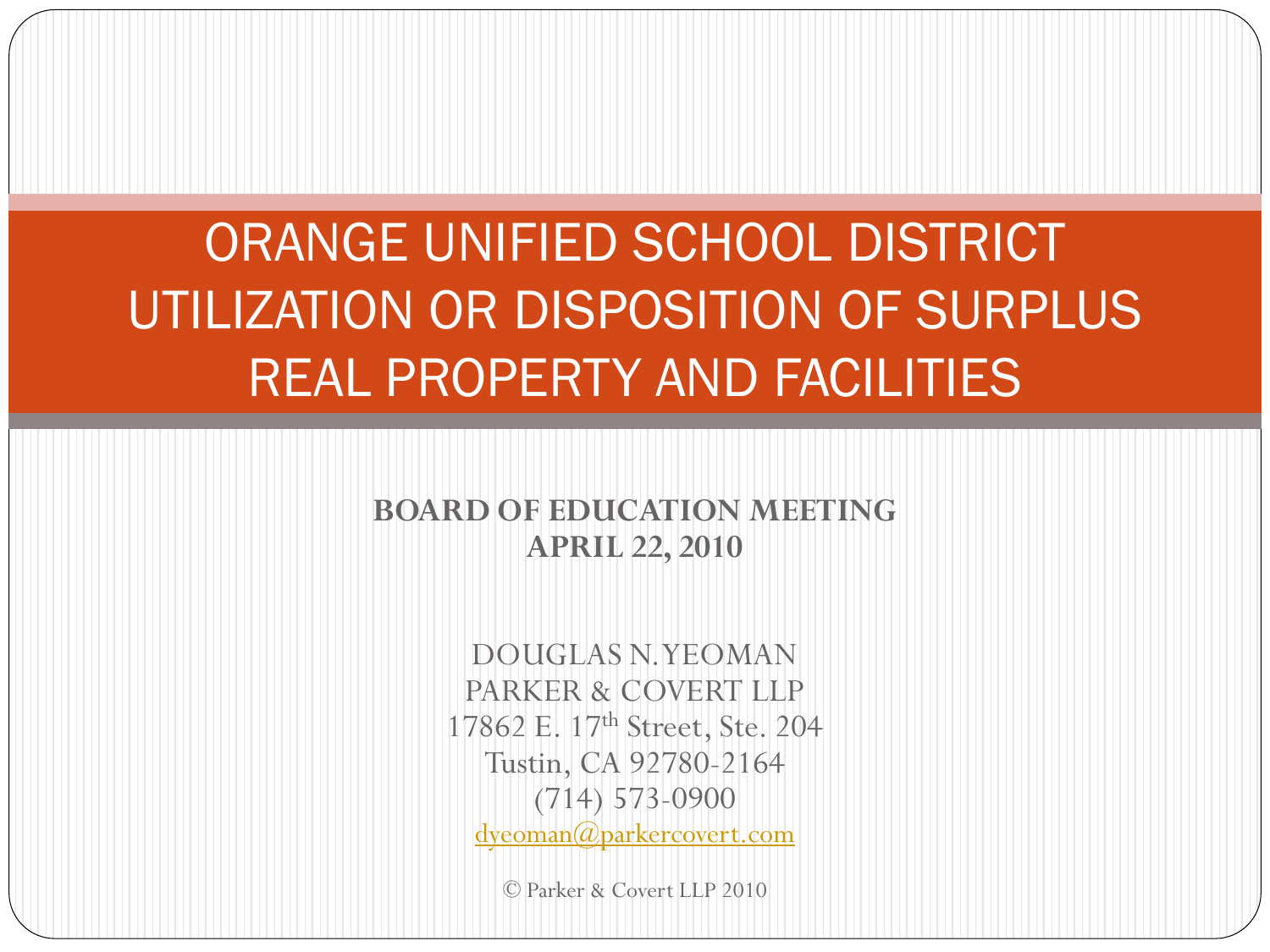# **OVERVIEW**

- Definition of Terms
- Methods of generating revenue through the utilization and disposition of surplus property
- Legal requirements for each method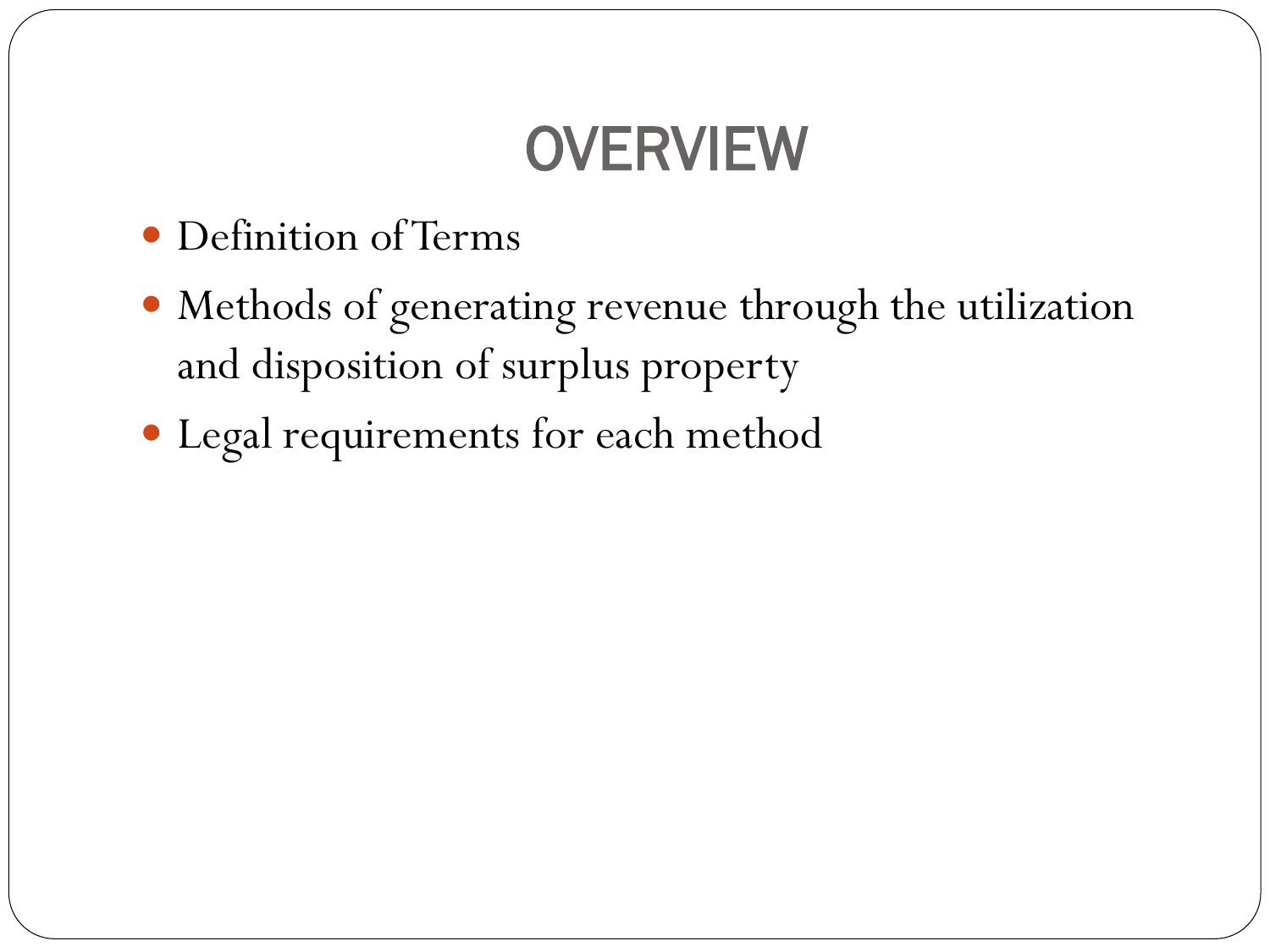# DEFINITION OF TERMS

Surplus Real Property

"Any real property, together with any personal property located thereon, belonging to the district which is not or will not be needed by the district for school classroom buildings at the time of delivery of title or possession." (Education Code § 17455)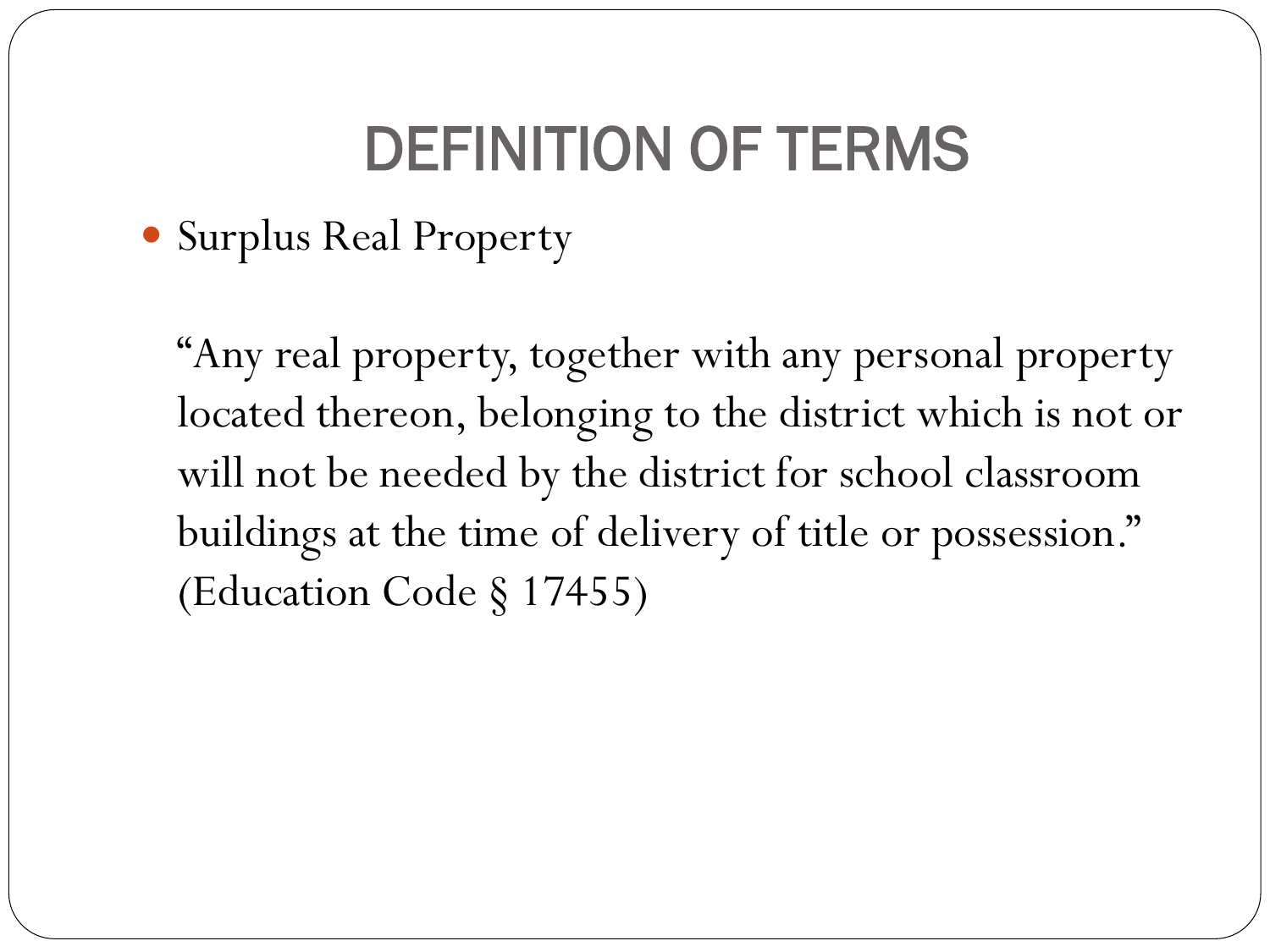### DISPOSITION OR UTILIZATION OF PROPERTY

- If real property and/or facilities have no current or projected future need by the district, how best to dispose of the property to maximize revenue.
- How to best use or leverage surplus or underutilized property.
- Potential District Surplus Properties:
	- Killefer
	- Parkside
	- Peralta
	- Walnut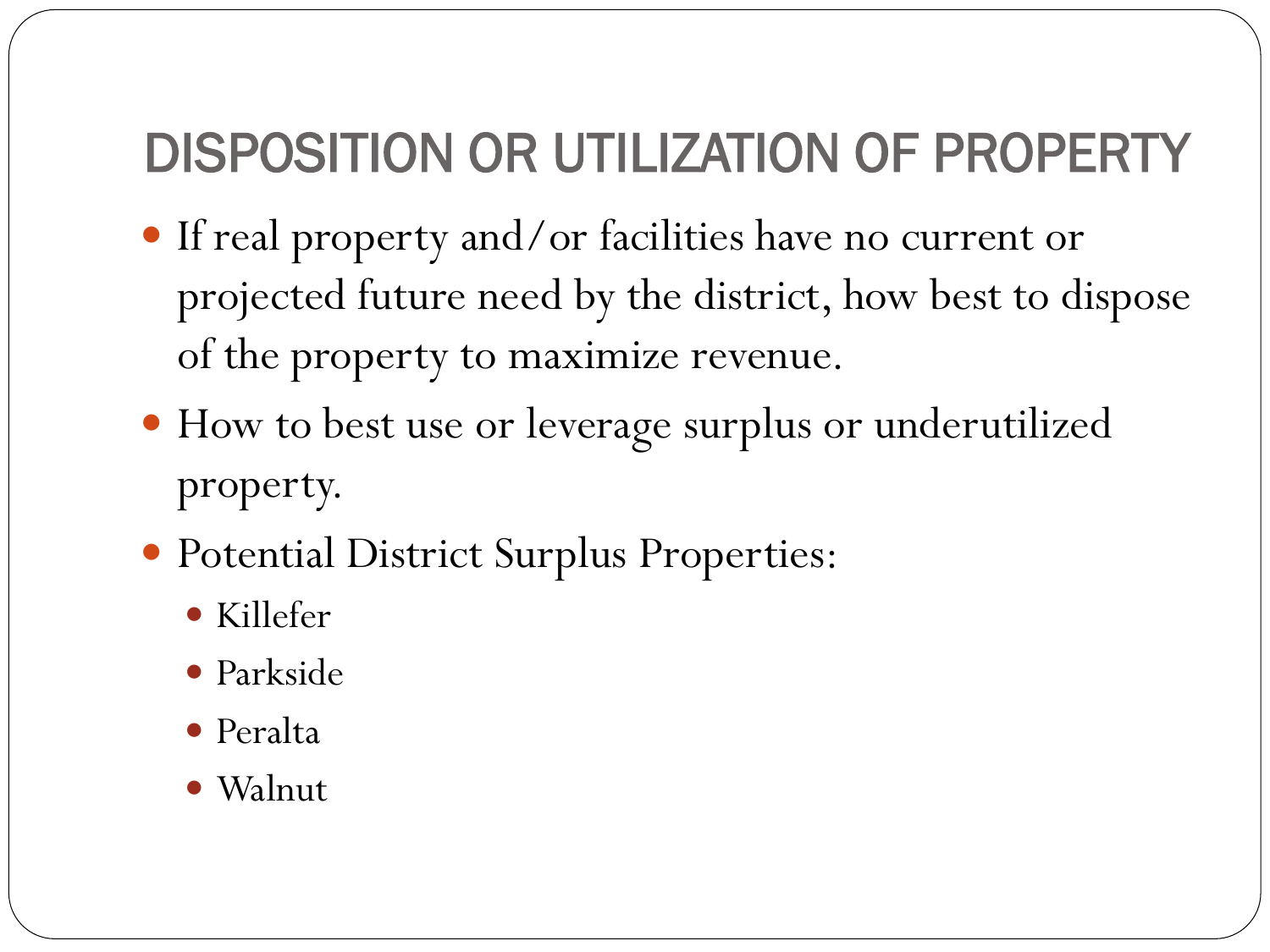### METHODS FOR UTILIZING PROPERTY

- Primary methods of utilizing surplus property:
	- Lease
	- Joint Occupancy
	- Joint Use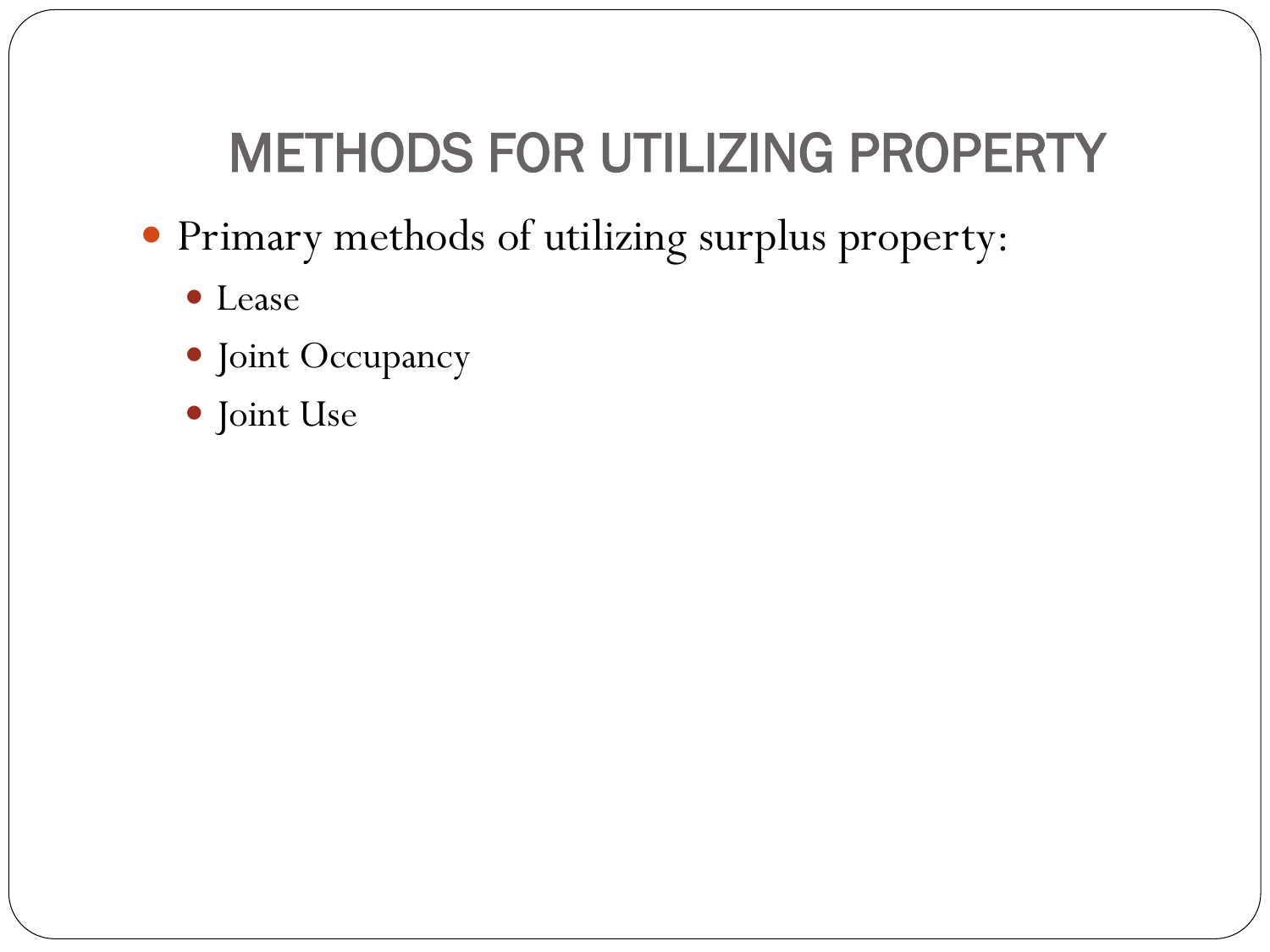# METHODS FOR DISPOSING OF SURPLUS REAL PROPERTY

- Sale
- Exchange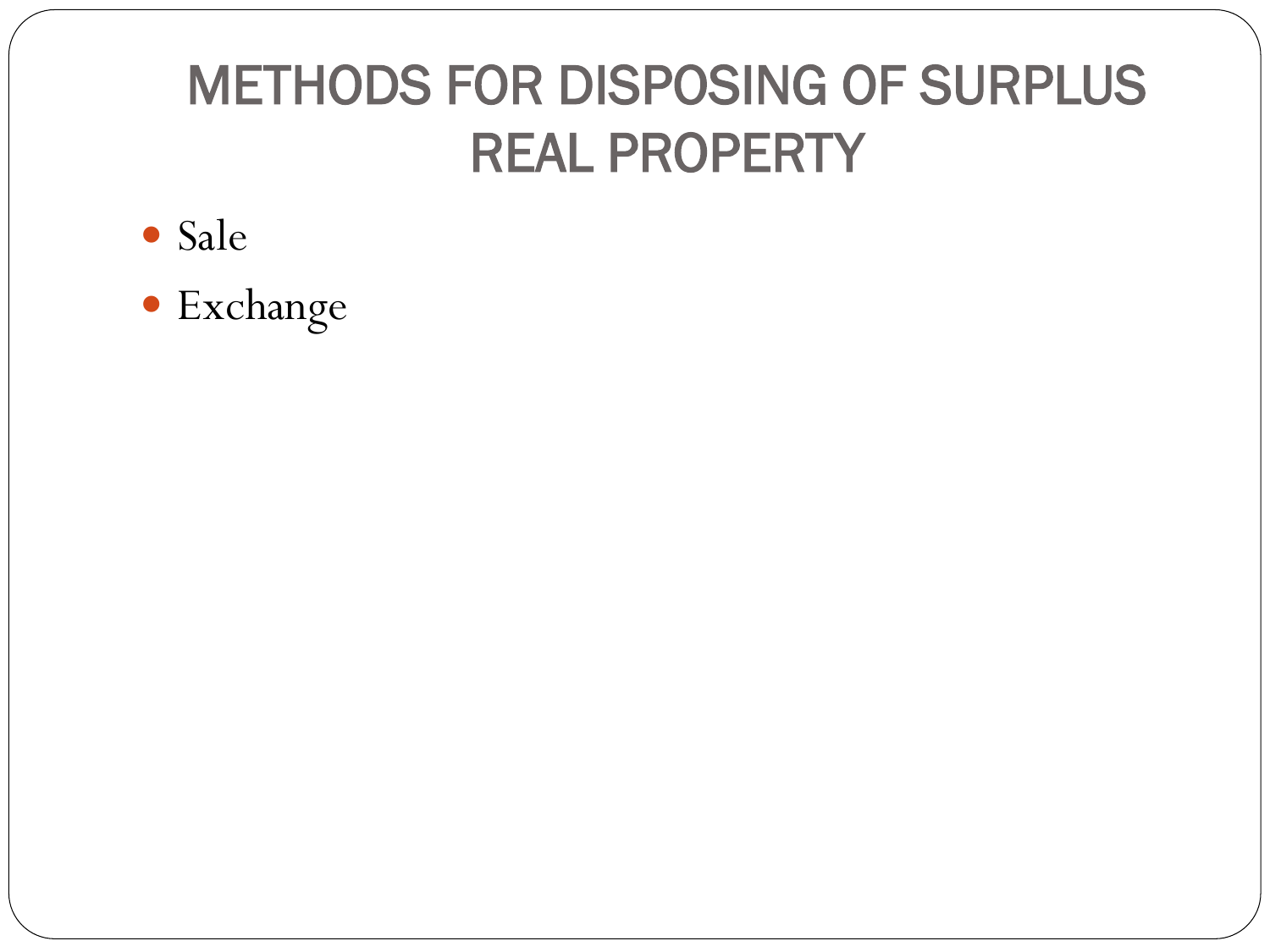# LEASING SURPLUS REAL PROPERTY

● Education Code §§ 17455 et seq. provides the general power of a school district to lease real property, together with any personal property located thereon, for a term not to exceed 99 years which has been found not to be needed by the district for school classroom buildings at the time of delivery of possession.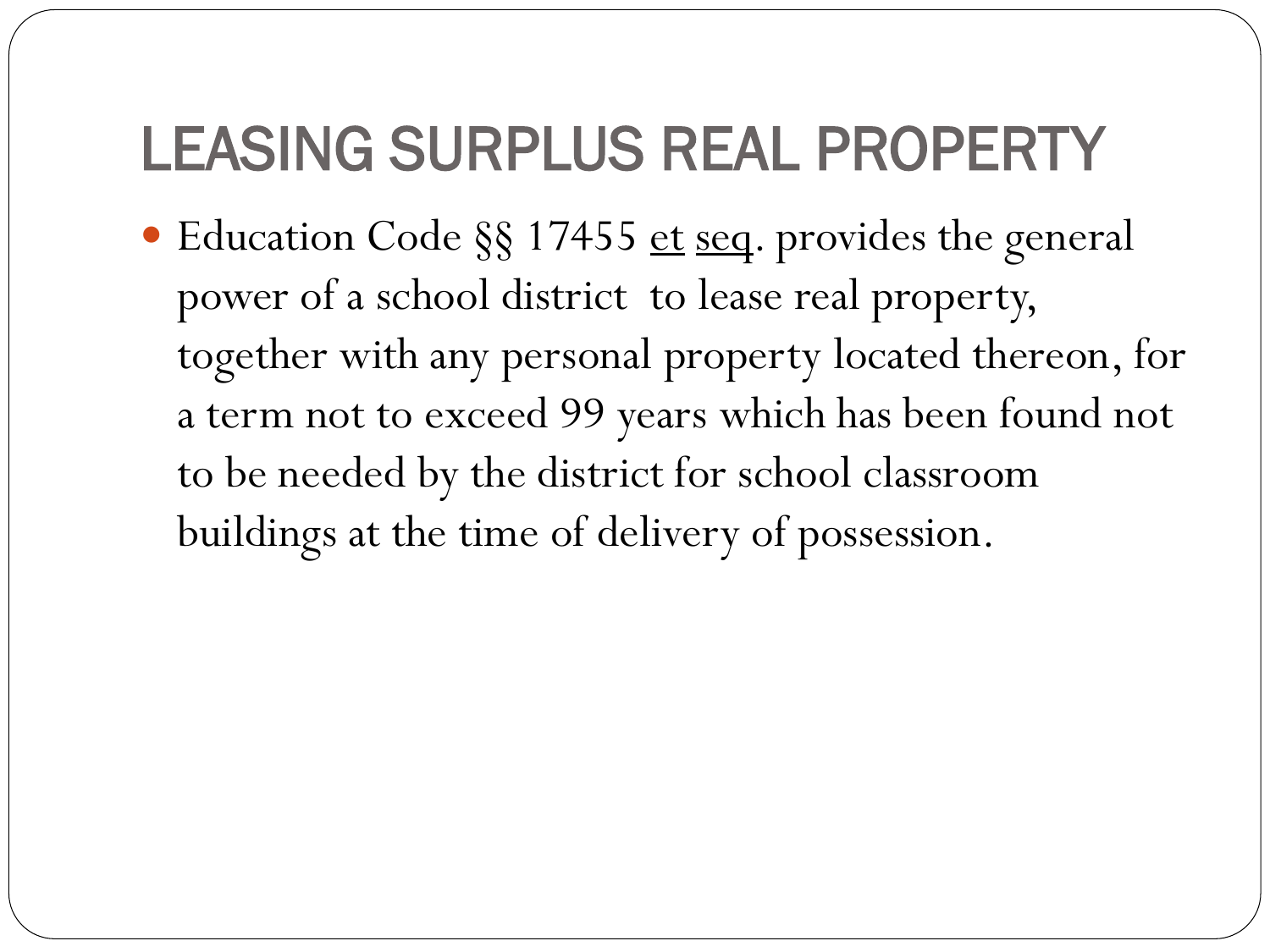### PROCEDURE FOR LEASING SURPLUS REAL PROPERTY

• Pursuant to Education Code § 17388, prior to the lease of surplus real property, the governing board of a school district is required to appoint a District Advisory Committee (sometimes referred to as a 7/11 Committee) to advise the governing board in the development of district-wide policies and procedures governing the use or disposition of school buildings or space in school buildings which are not needed for school purposes.

District complied with this requirement in 2008.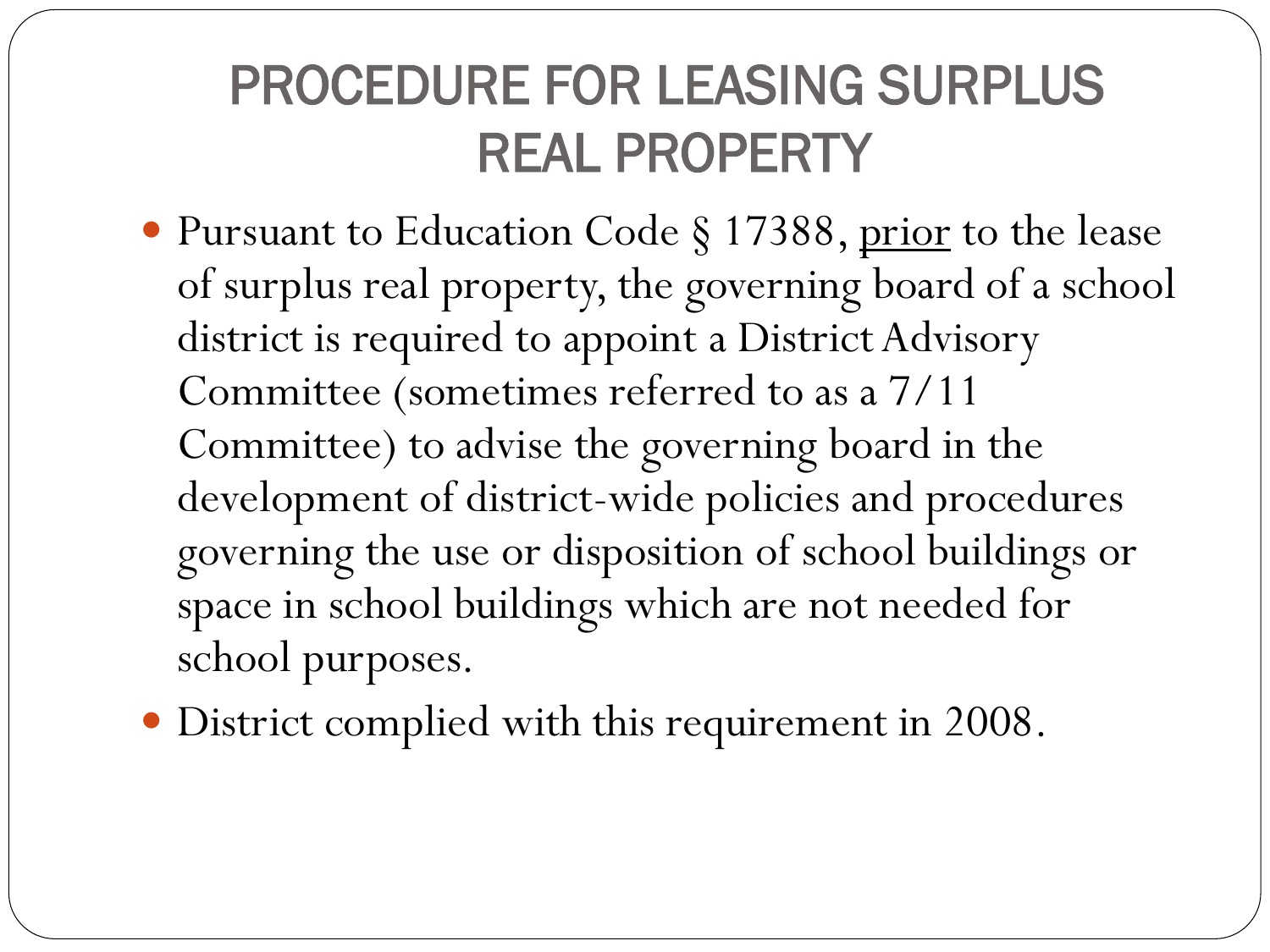### Procedure for Leasing Surplus Property – cont.

- Unless the lease contains a purchase option, no public entities are entitled to priority under Education Code § 17464.
- School District may still be subject to the Naylor Act commencing at Education Code § 17485.
- The Naylor Act applies generally to any schoolsite owned by a school district in which the governing board determines to either lease or sell the schoolsite.
- The term "schoolsite" as used in the Naylor Act means "a parcel of land, or two or more contiguous parcels, which is owned by a school district."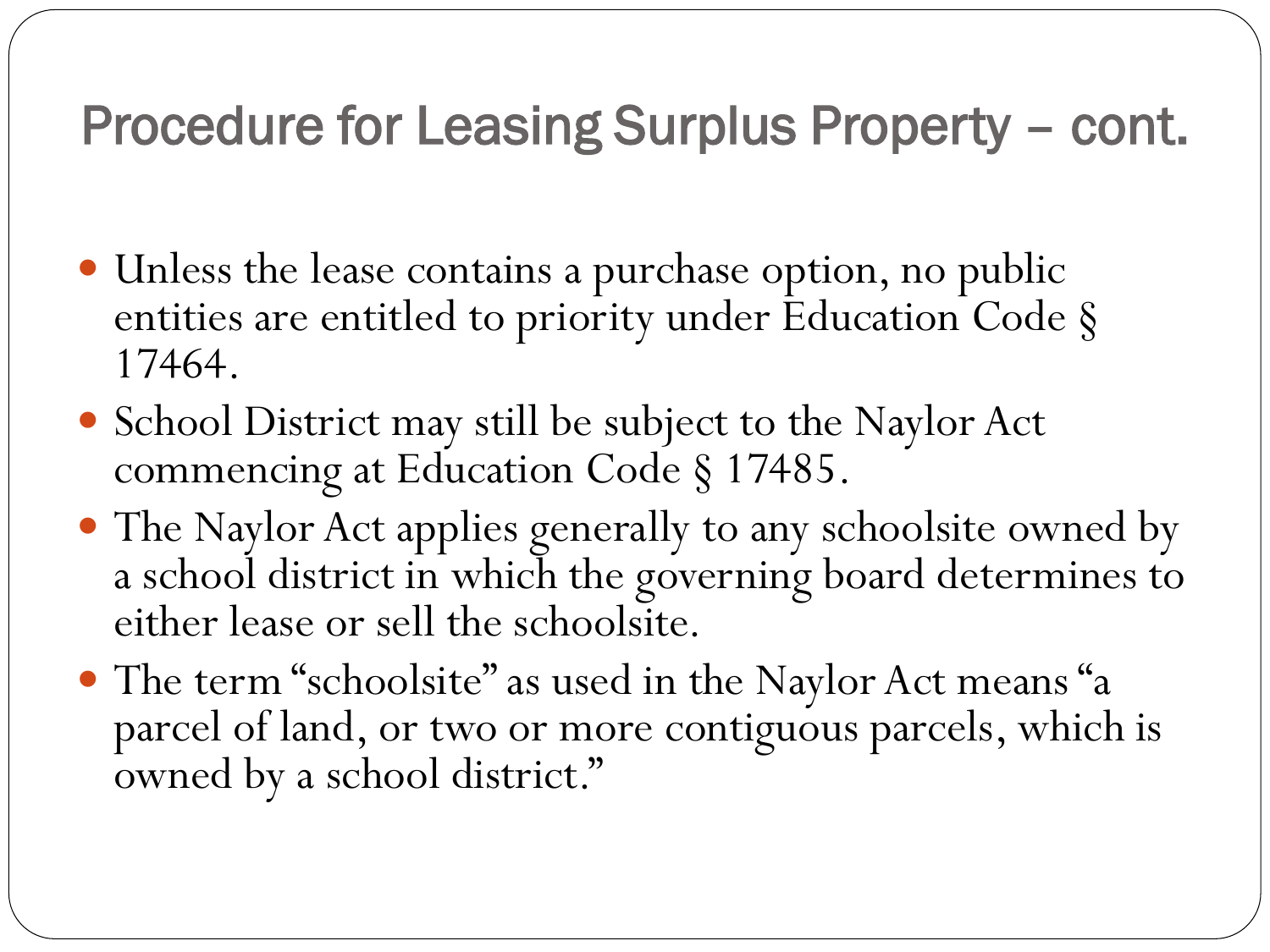### COMPLIANCE WITH CEQA

 A proposed lease of surplus real property must comply with the California Environmental Quality Act ("CEQA") as found at Public Resources Code §§ 21000 – 21178.1, and the interpretive regulations for implementing CEQA, known as the CEQA Guidelines, located at Title 14, California Code of Regulations, at §§ 15000 – 15387.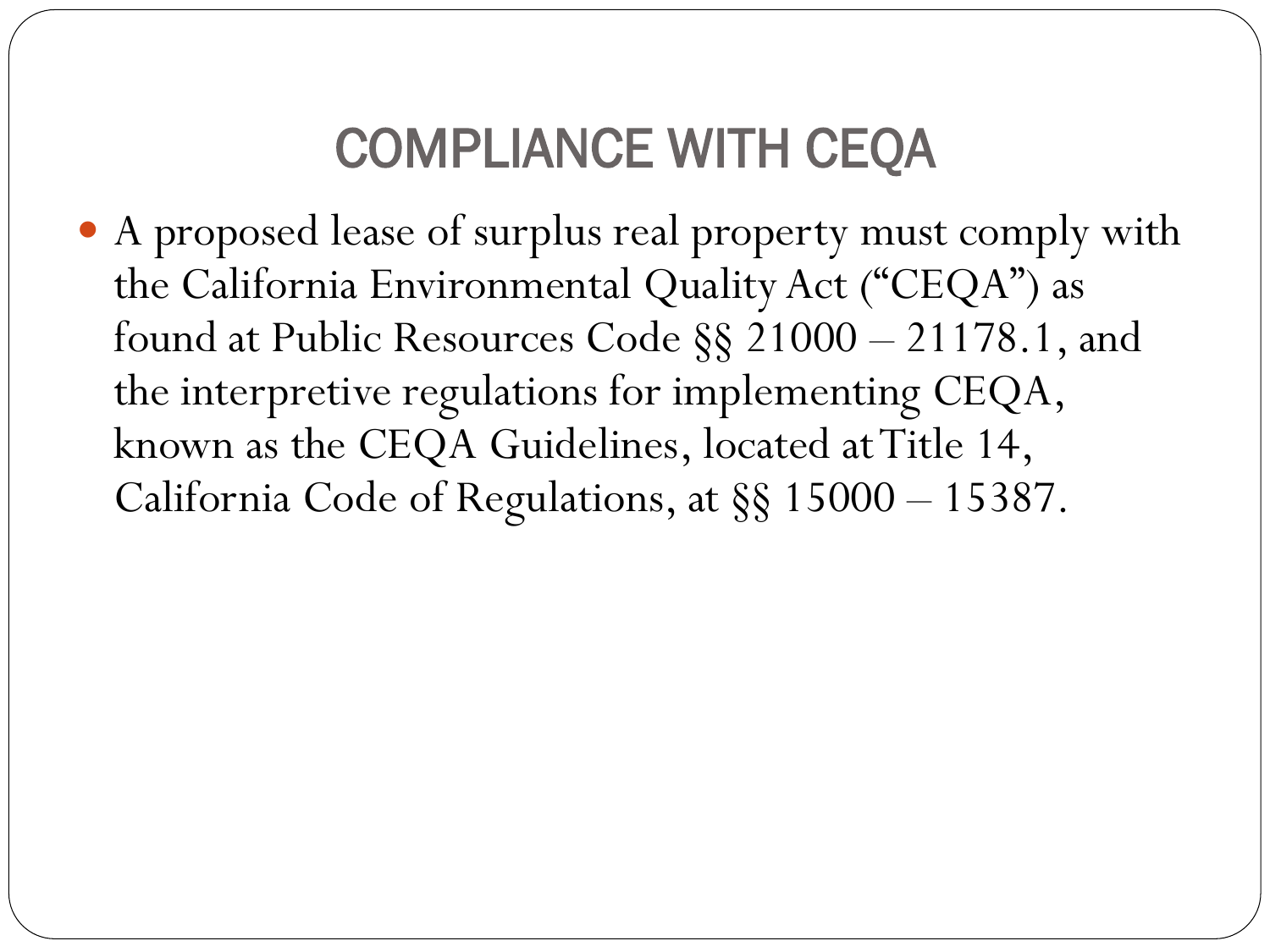### Compliance with CEQA – cont.

- The CEQA process entails 3 separate phases. As the lead agency for purposes of CEQA, the District will need to:
	- (1) Conduct a preliminary review of the proposed project to determine whether it is subject to CEQA.
	- (2) Prepare an Initial Study to determine whether the project may have a significant environmental effect.
	- (3) Prepare an Environmental Impact Report ("EIR"), if the project may have a significant effect, or a Negative Declaration, if no significant effects will occur.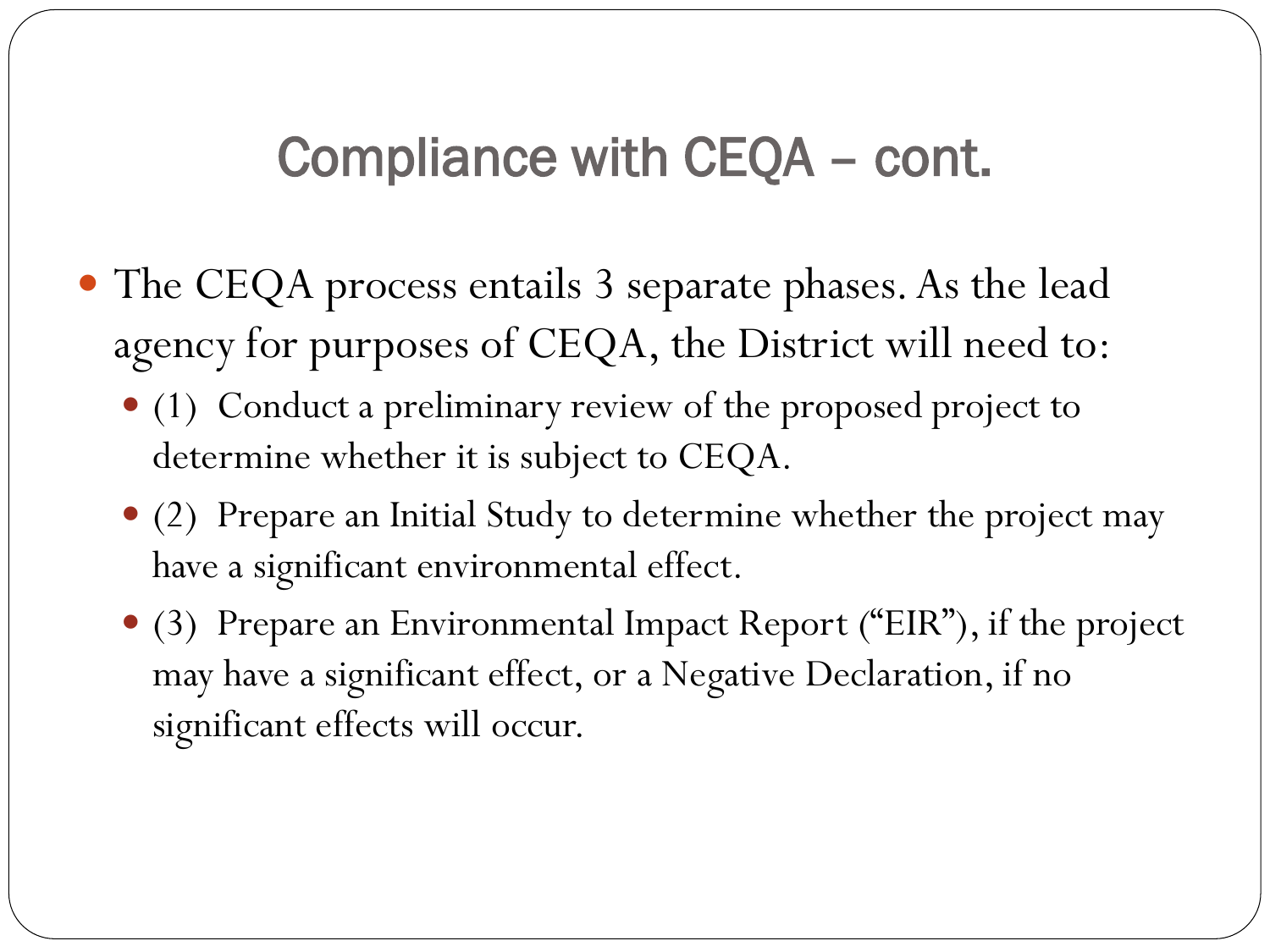# DECLARATION OF INTENTION TO LEASE SURPLUS REAL PROPERTY

- The governing board in regular open session, by a <u>two-</u> thirds vote of all its members, must adopt a resolution declaring its intention to lease the surplus real property for its intended purpose (Education Code § 17466).
- Resolution must describe the property to be leased, specify the minimum lease amount and the terms upon which the property will be leased, and whether the board will pay a commission to a real estate broker.
- Resolution must fix a time not less than 3 weeks thereafter in which sealed bids will be received and declared.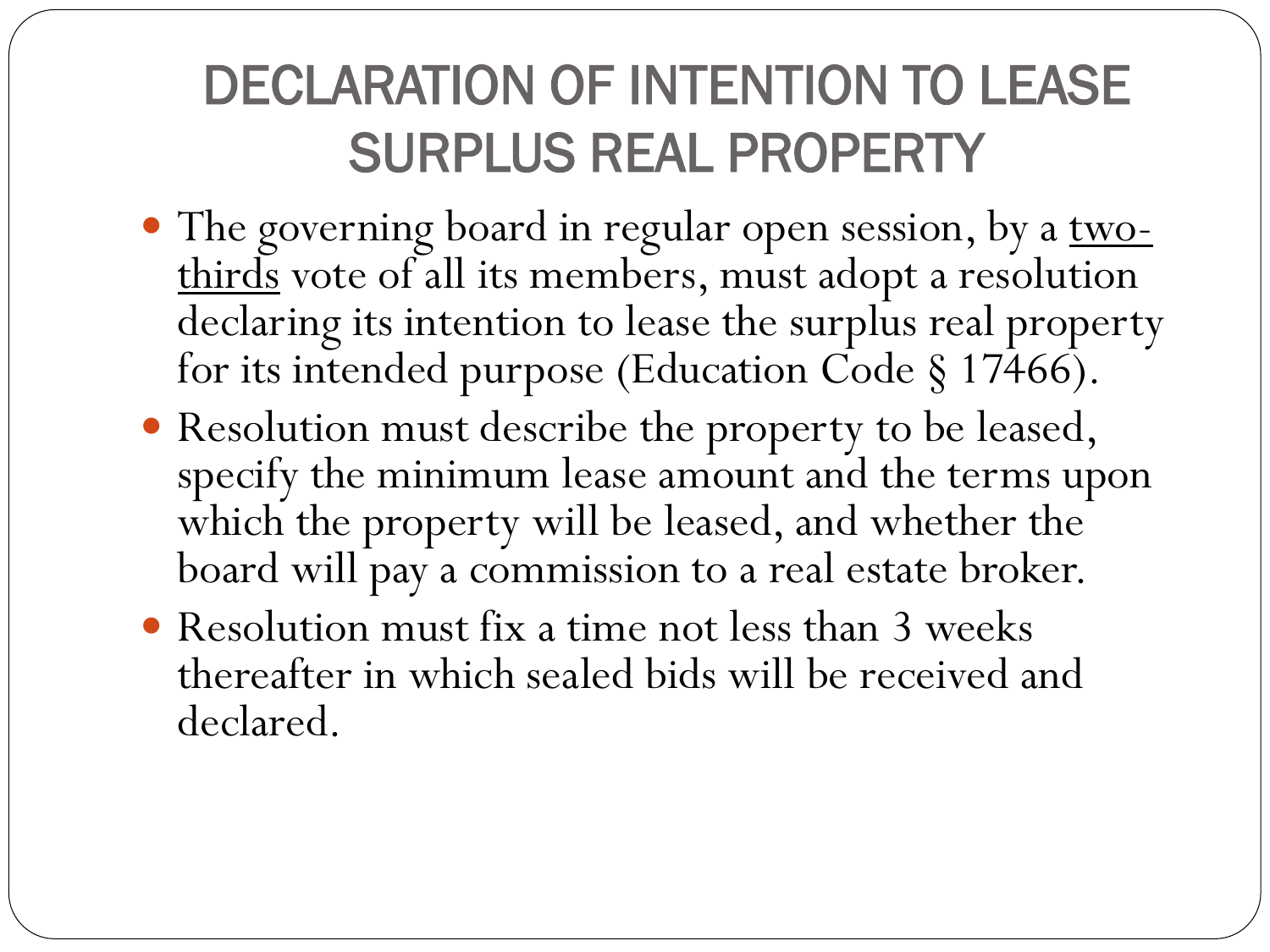### OPENING AND ACCEPTANCE OF BIDS

 At the time and place fixed in the resolution for the meeting of the governing board, all sealed proposals which have been received shall, in public session, be opened, examined, and declared by the governing board. Of the proposals submitted which conform to all terms and conditions specified in the resolution of intention to lease and which are made by responsible bidders, the proposal which is the highest, after deducting therefrom the commission, if any, to be paid a licensed real estate broker in connection with, shall be finally accepted, unless a higher oral bid is accepted, or the governing board rejects all bids. (Education Code § 17472.)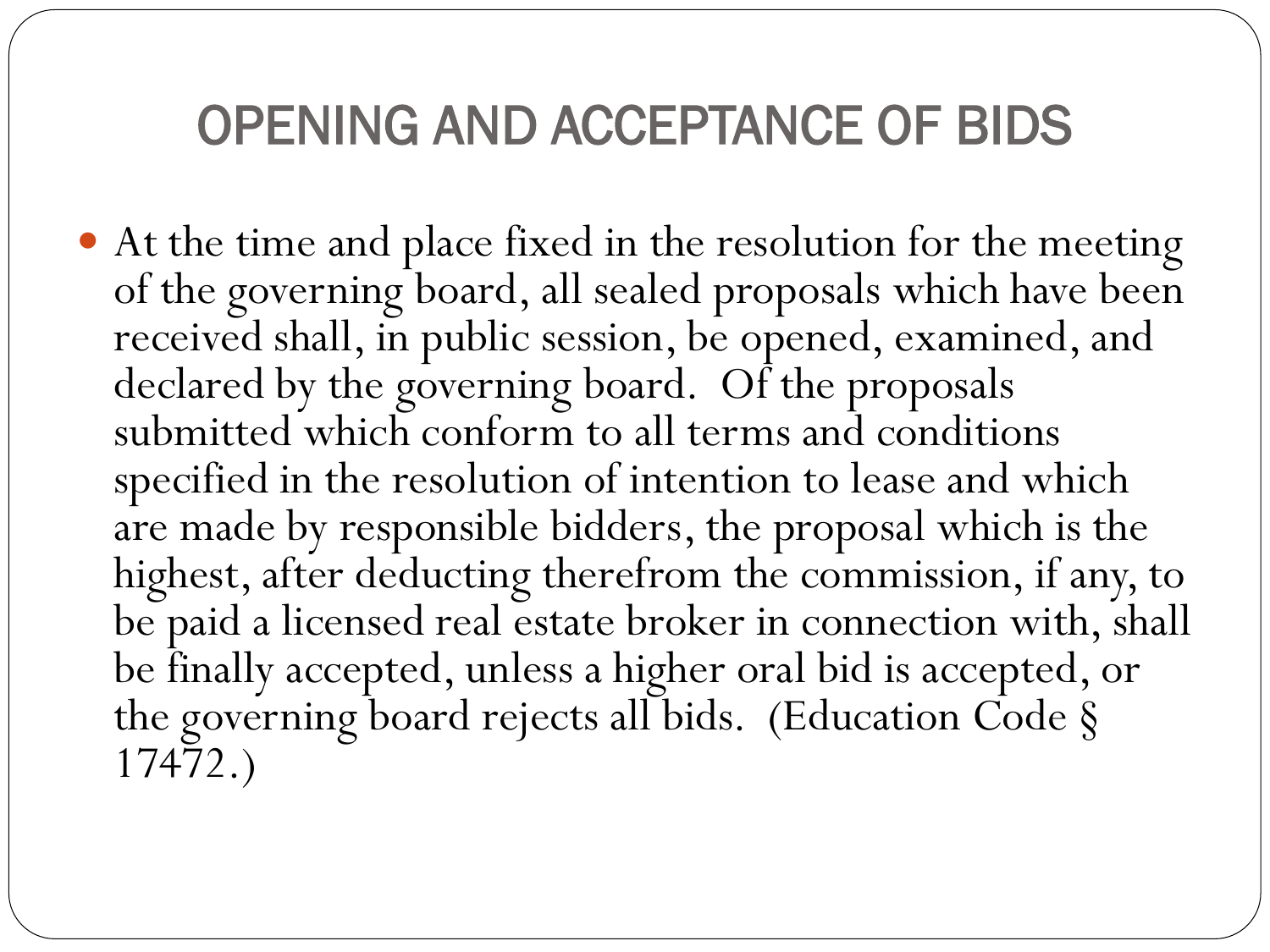#### Opening and Acceptance of Bids – cont.

 Pursuant to Education Code § 17473, before accepting any written proposal, the governing board shall call for oral bids. If, upon the call for oral bidding, any responsible person offers to lease the property upon the terms and conditions specified in the resolution, for a rental exceeding by at least five percent (5%), the highest written proposal, after deducting the real estate broker commission, if any, shall be finally accepted. Final acceptance shall not be made, until the oral bid is reduced to writing and signed by the offeror.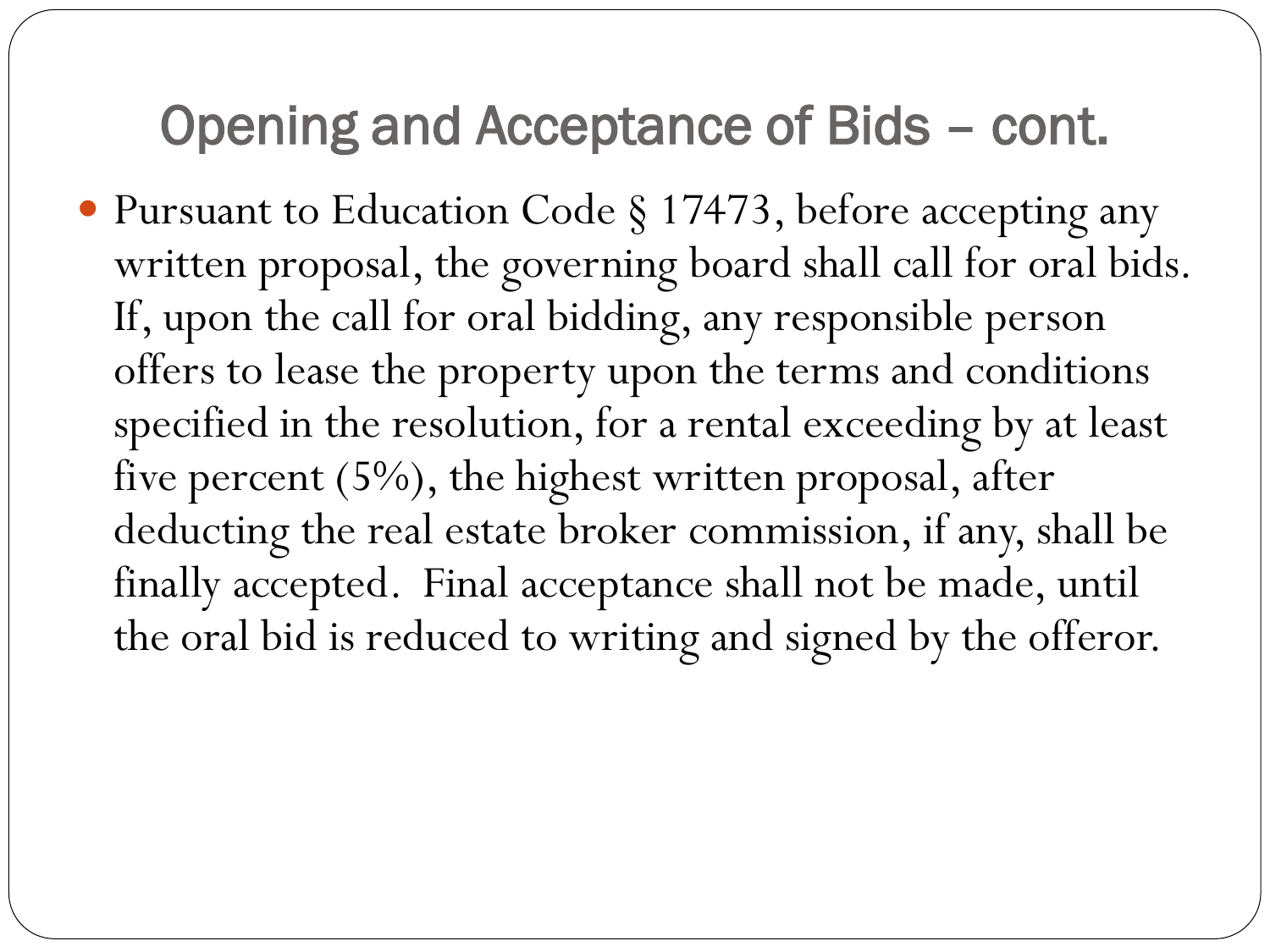### ACCEPTANCE OR REJECTION OF BID

- The final acceptance of the bid may be made either at the same session or at any adjourned session of the same meeting held within 10 days. (Education Code §17475.)
- The governing board may at this session, if it deems such action to be for the best public interest, reject any and all bids, either written or oral, and withdraw the Properties from sale. (Education Code § 17476.)
- Once the bid is accepted, although not required, it is recommended that the board adopt a resolution of acceptance identifying the successful bidder and the rental rate. A resolution of acceptance authorizes and directs the board president, or other board member to execute the lease and to deliver it upon performance and compliance by the lessee of all the terms or conditions of the contract to be performed. (Education Code § 17478.)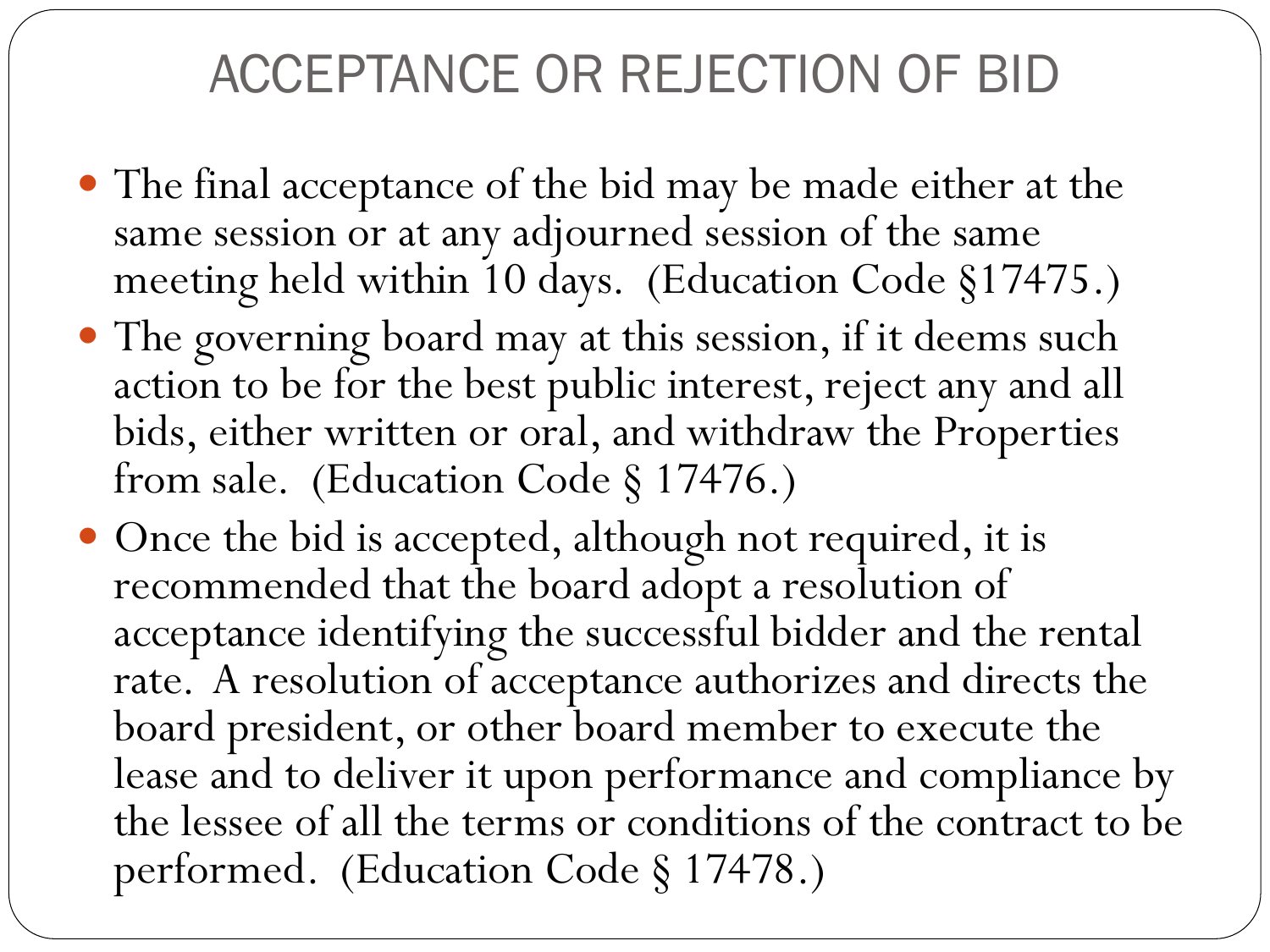### LEASE BETWEEN AGENCIES

- School Districts are authorized to lease surplus real property to another public entity pursuant to "permissive" Education Code § 35160 which provides:
	- "On and after January 1, 1976, the governing board of any school district may initiate and carry on any program, activity, or may otherwise act in any manner which is not in conflict with or inconsistent with, or preempted by, any law and which is not in conflict with the purposes for which school districts are established."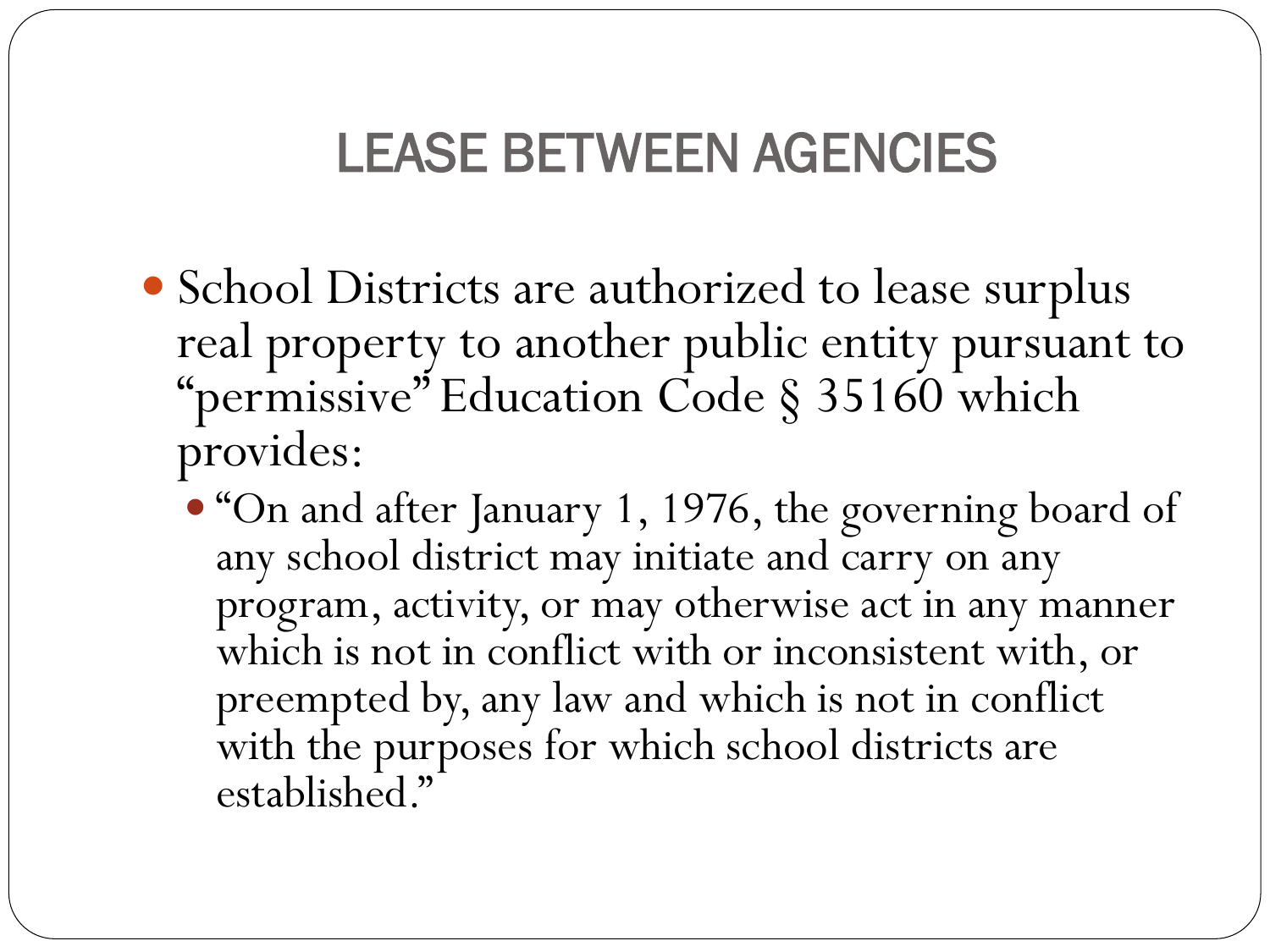# JOINT OCCUPANCY

- Allows a school district who owns a site to enter into a lease with any person or entity upon mutually agreed upon terms and conditions for no more than 66 years (Education Code  $\S$ § 17515 – 17526).
- Agreement must include the following:
	- That the contracting party construct or provide for the construction of a building, which when completed, will be jointly occupied by both parties;
	- Title to that portion of the building to be occupied by the private party remain exclusively the personal property of that party during the term of the lease;
	- Title to that portion of the building to be occupied by the district shall vest in the district upon completion and acceptance by the district; and
	- No rental fee or other charge for the use of the building shall be paid by the district.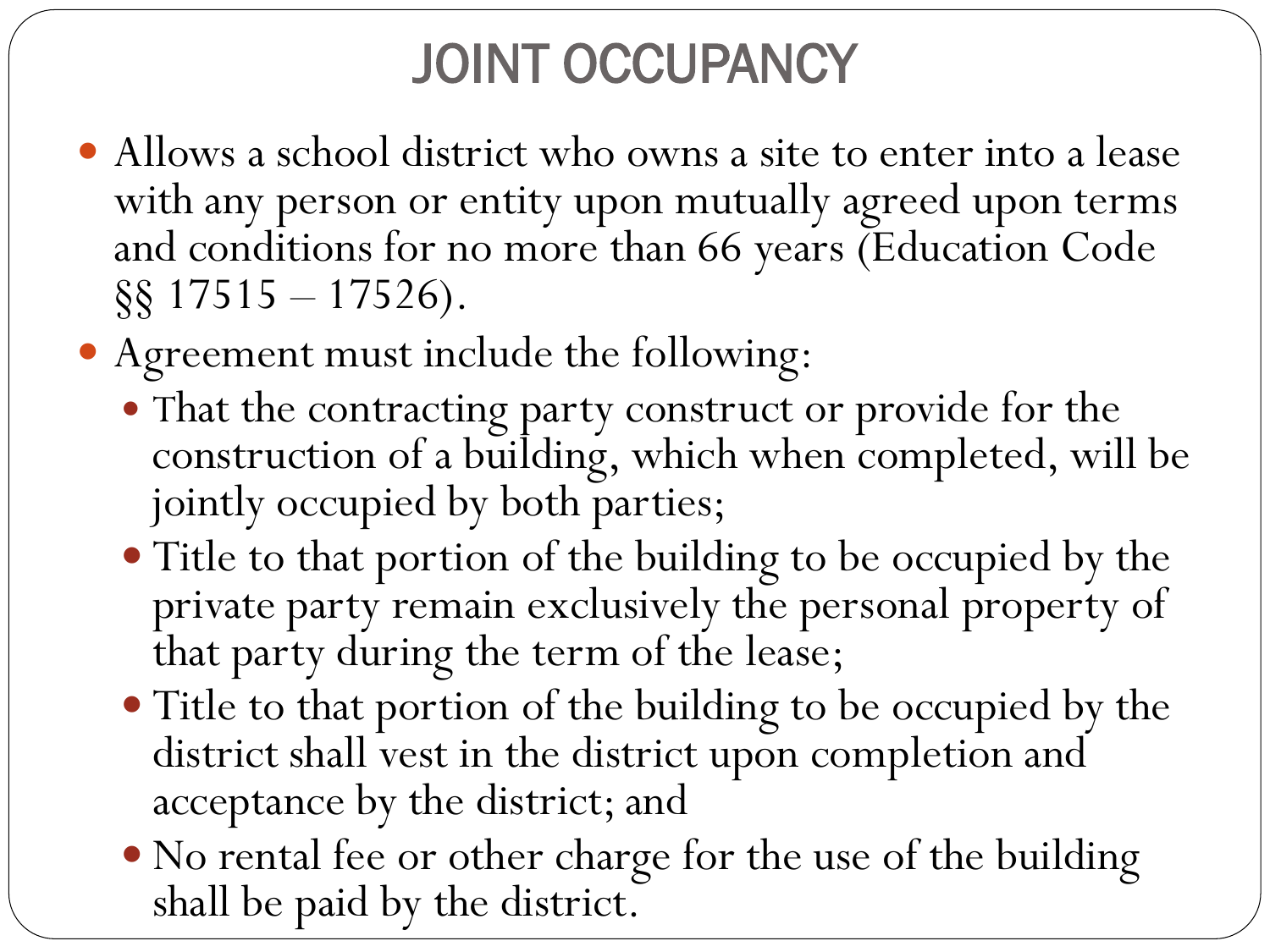#### Joint Occupancy – cont.

- Require lessee to either post a performance bond or irrevocable letter of credit as determined by the governing board (Education Code § 17524).
- Governing board must adopt a resolution declaring its intent to consider proposals (Education Code § 17521). The resolution must include the following:
	- Description of proposed site.
	- $\bullet$  Intended use of that portion of the building(s) to be occupied by the district.
	- Fix a time not less than 90 days thereafter for the board to receive and consider all plans and proposals submitted.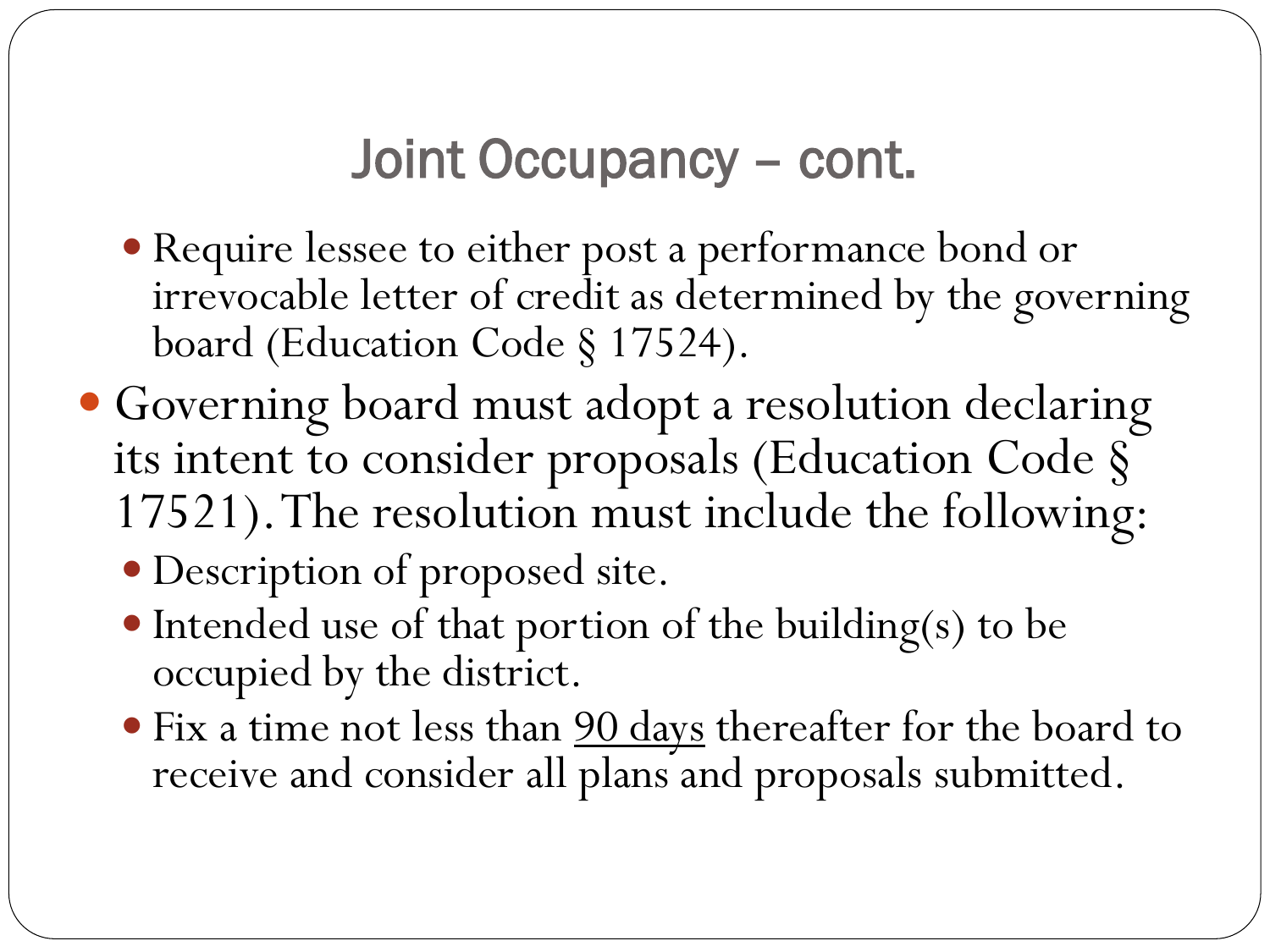#### Joint Occupancy – cont.

- The adopted resolution must be published at least once a week for three weeks in a newspaper of general circulation (Education Code § 17522).
- When considering submitted proposals, the governing board may select the plan or proposal that best meets the needs of the district and enter into a contract incorporating the approved plan or proposal (Education Code § 17524).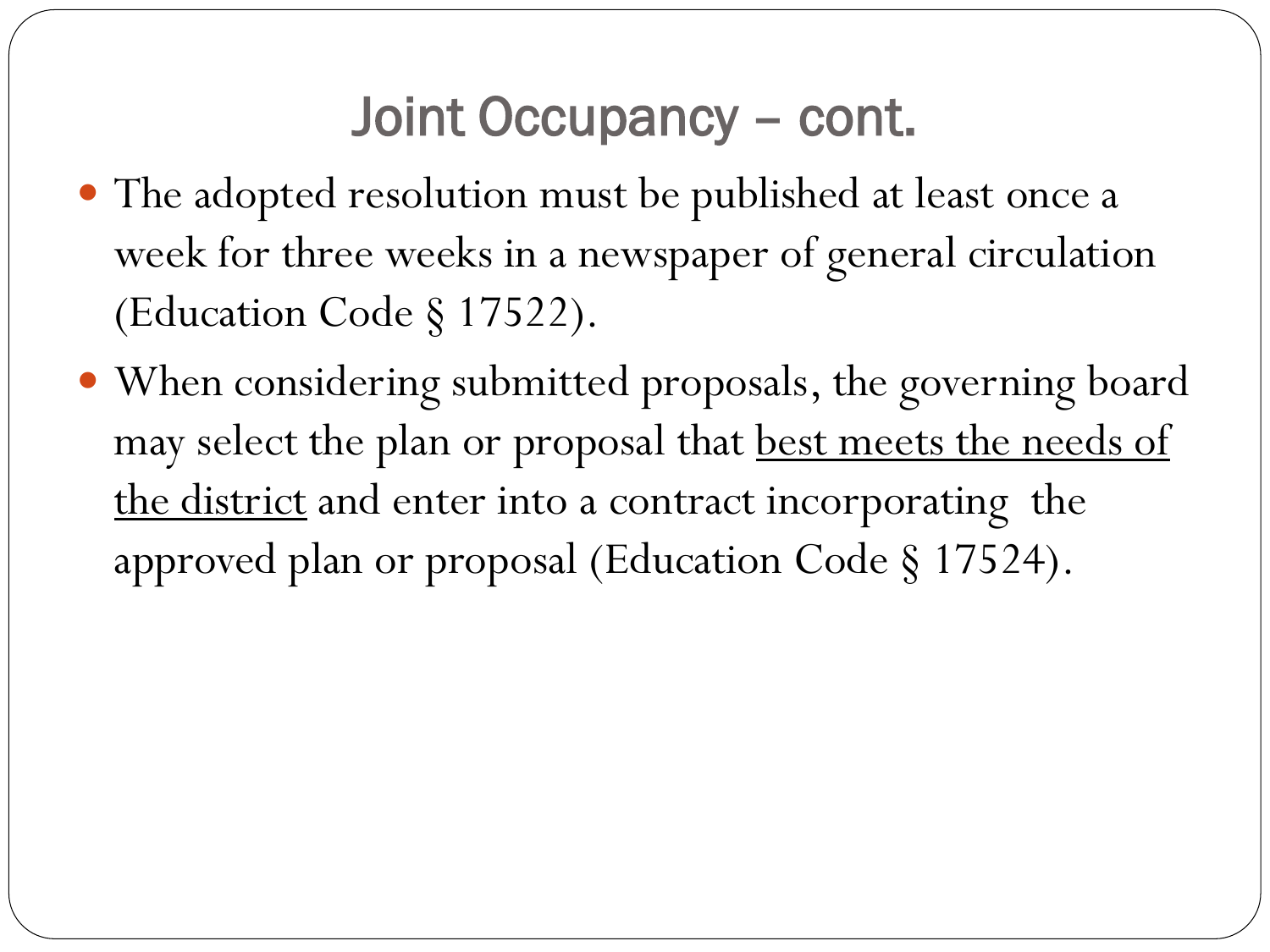# SCHOOL DISTRICT JOINT USE AGREEMENTS

- Authorizes a school district to enter into agreements to make vacant classrooms or other space in operating school buildings available to rent or lease, including during normal school hours (Education Code §§ 17527  $-17535$ .
- Any lessee is eligible except private educational institutions which maintain K-12 programs.
- First priority use must be given to educational agencies conducting special education programs and second priority to other educational agencies.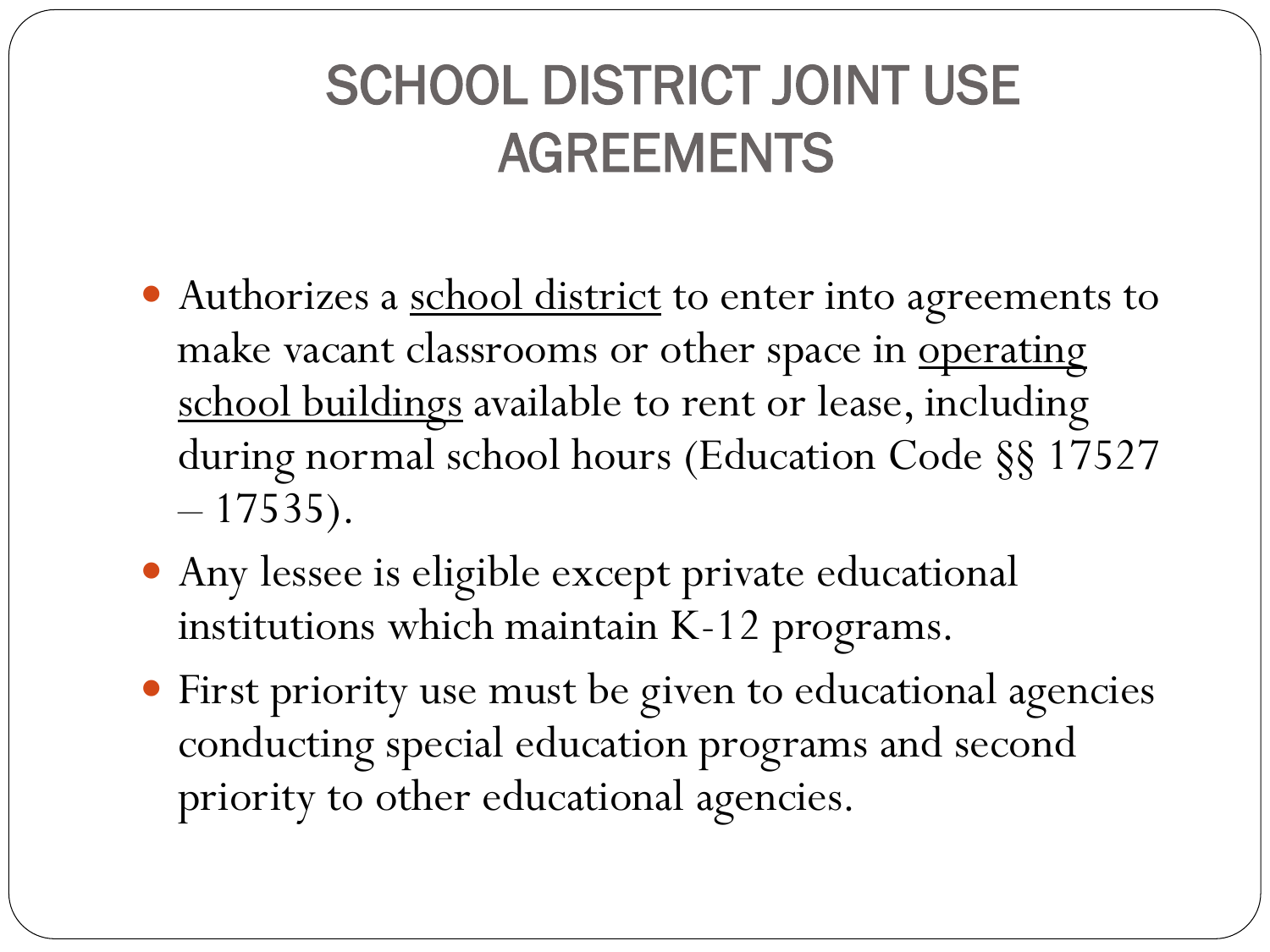- "Building" includes both onsite and offsite facilities and improvements which are appropriate for the proper operation or function of the building to be jointly occupied and used, as mutually agreed upon by the parties. It also includes permanent improvements of school grounds (Education Code § 17528).
- Conditions to Joint Use Agreement
	- Must comply with competitive leasing provisions of Education Code §§ 17455 et seq.)
	- Governing Board must determine that the proposed joint occupancy will not: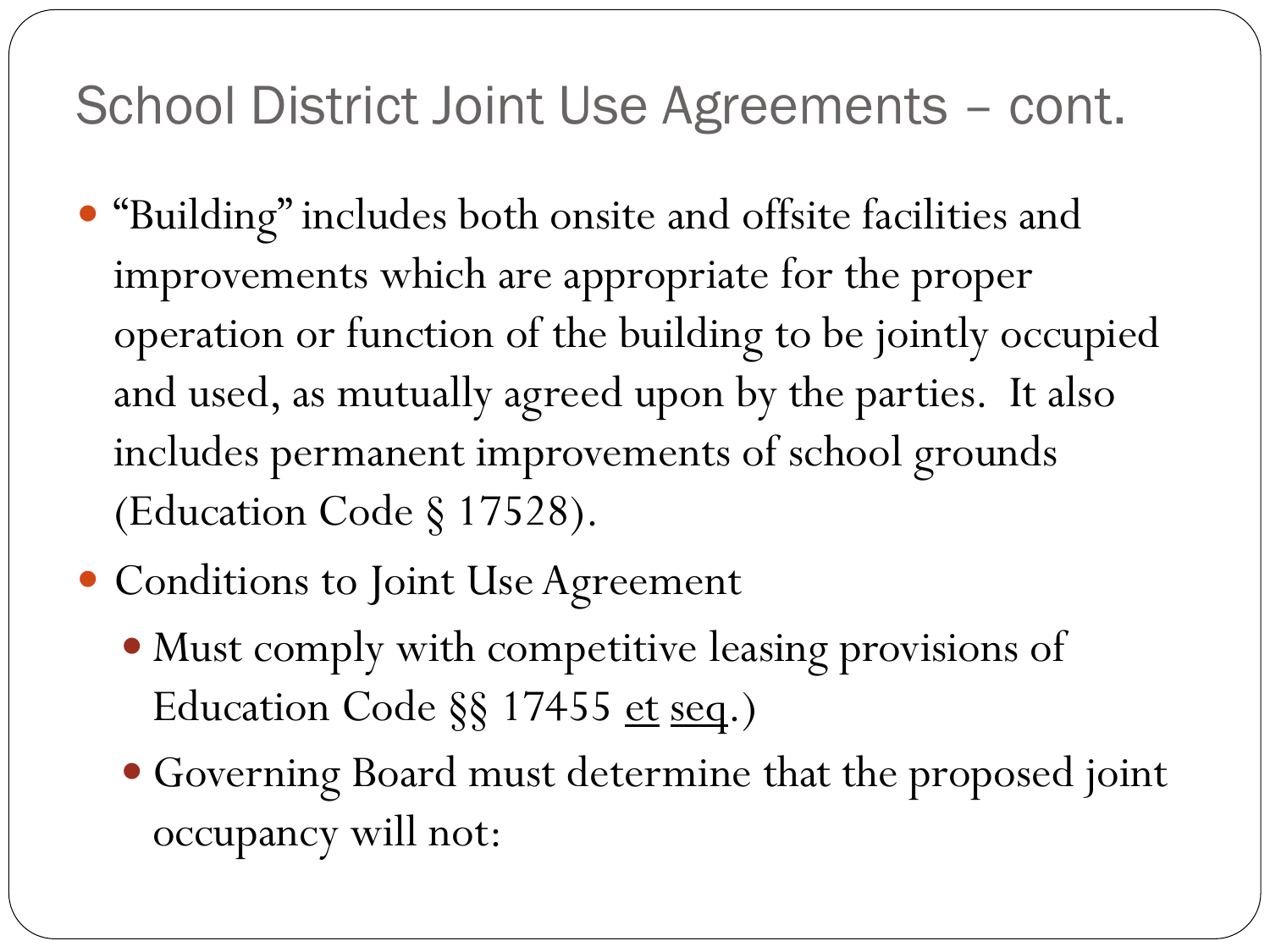- Interfere with the educational program or activities
- Unduly disrupt the residents in the surrounding neighborhood
- Jeopardize the safety of the children of the school
- Space Limitations
	- Amount of classroom space leased in any schoolsite during regular school hours may not exceed 45% of the total classroom space at that school or exceed 30% of the district's total classroom space in operating schools.
	- If governing board by 2/3 vote determines that the lease is compatible with the educational purpose of the school, the 45% limit on a school's classroom space may be exceeded, but not the 30% of total district classroom space.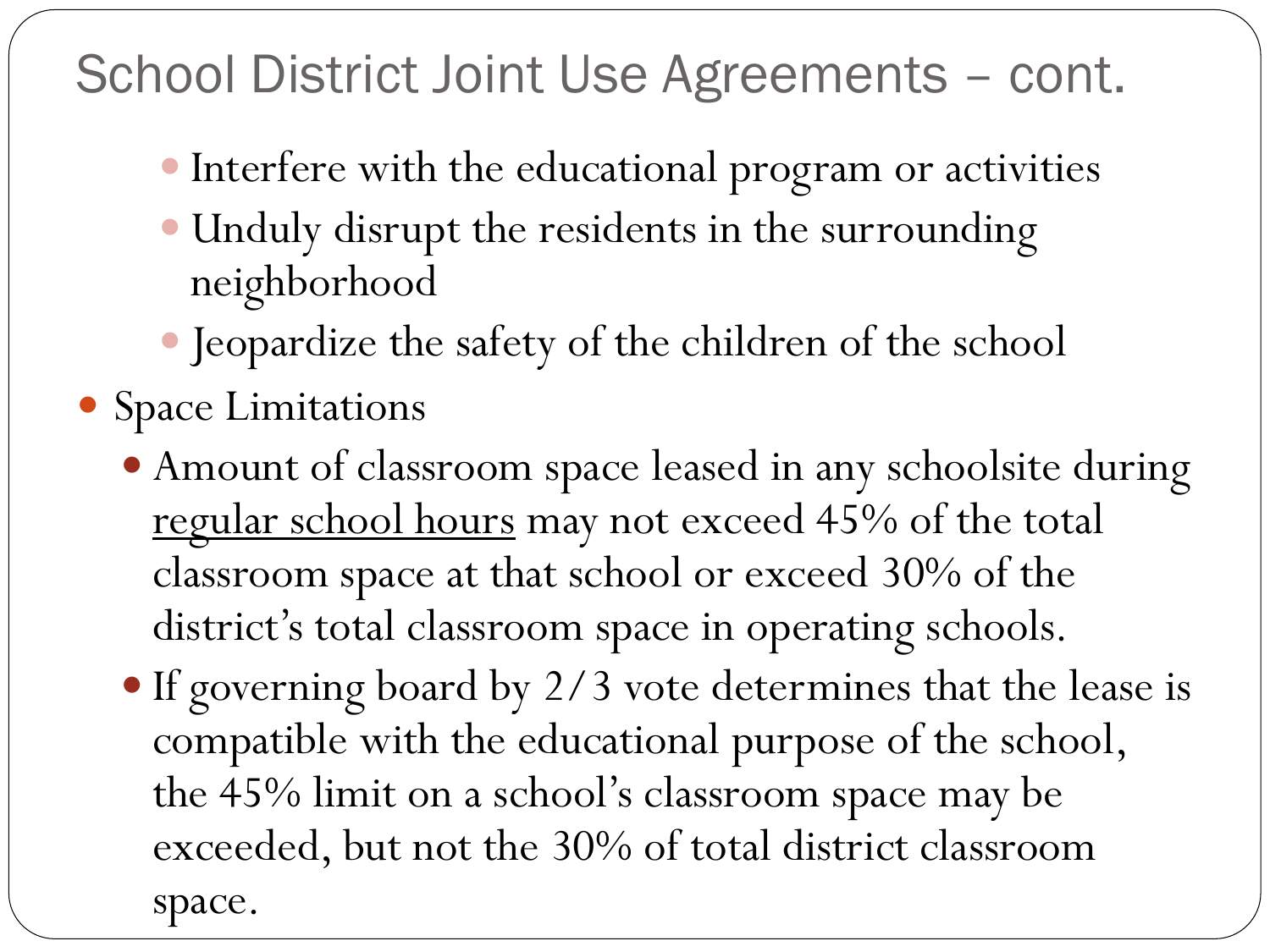- Joint use may exceed 30% of total district classroom space if the lease is for a day care center, nursery school, or special education class.
- Terms of Agreement
	- Duration may not exceed 5 years, unless capital outlay improvements are made on the school property for park and recreation purposes by public entities and nonprofit corporations.
	- The rental or lease rates may not be less than fair market rental for comparable facilities, except if rented to public entities.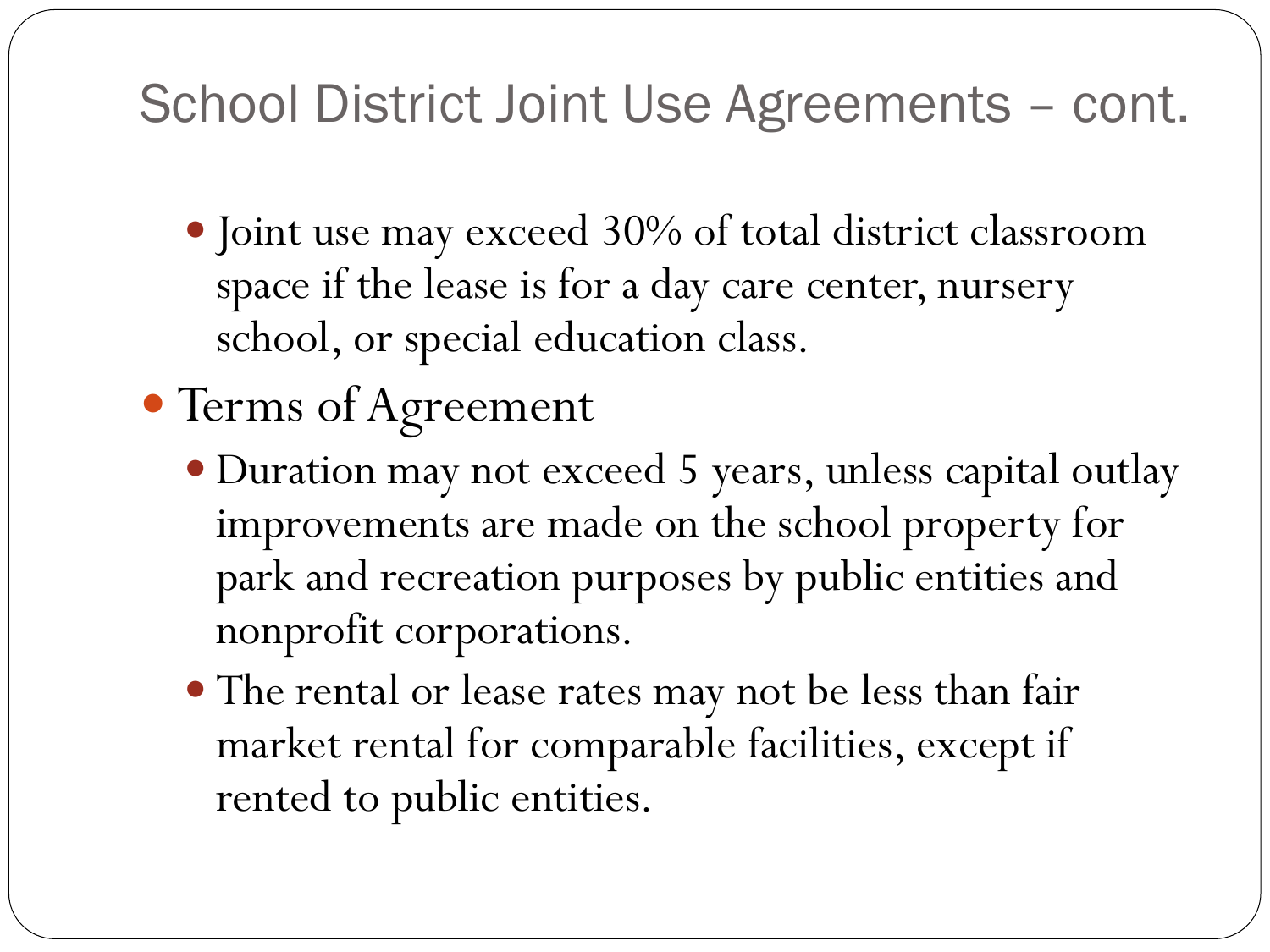- Another joint use mechanism is authorized by Education Code § 17052. Under this provision, the State Board of Education apportions on July 1<sup>st</sup> of each year to qualifying school districts funds for joint-use projects to construct libraries, multipurpose rooms, and gymnasiums, on school campuses where these facilities are used jointly for both school and community purposes.
- Participation Requirements:
	- The school does not have the type of facility for which it seeks funding.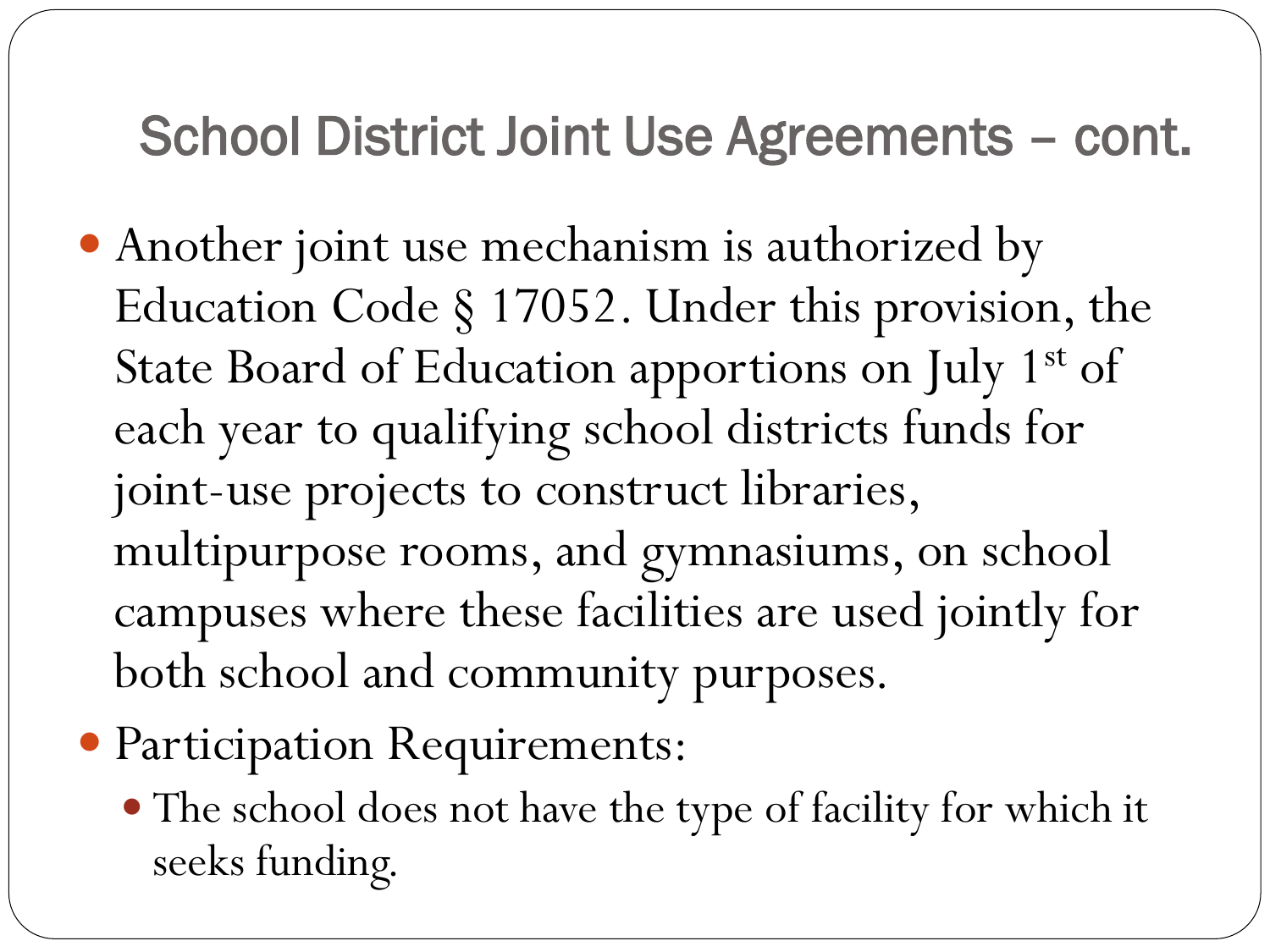- The school district agrees to provide local matching funds for 50 percent of the eligible cost of the facility (based on per-<br>square foot cost limits or per-pupil cost limits or both), and<br>100% local or joint-use funding for all costs that exceed that<br>standard.
- The school district has obtained approval of the plans for the facility from the Division of the State Architect and the State Department of Education.
- The school district has entered into a joint-use agreement with its joint-use partner that specifies (1) the method for sharing capital and operating costs, (2) the relative responsibilities for the operation and staffing of the facility, and (3) the manner in which the safety of school pupils will be maintained during school hours.
- The school district demonstrates that the facility will be used to the maximum extent possible for school and community purposes after regular school hours.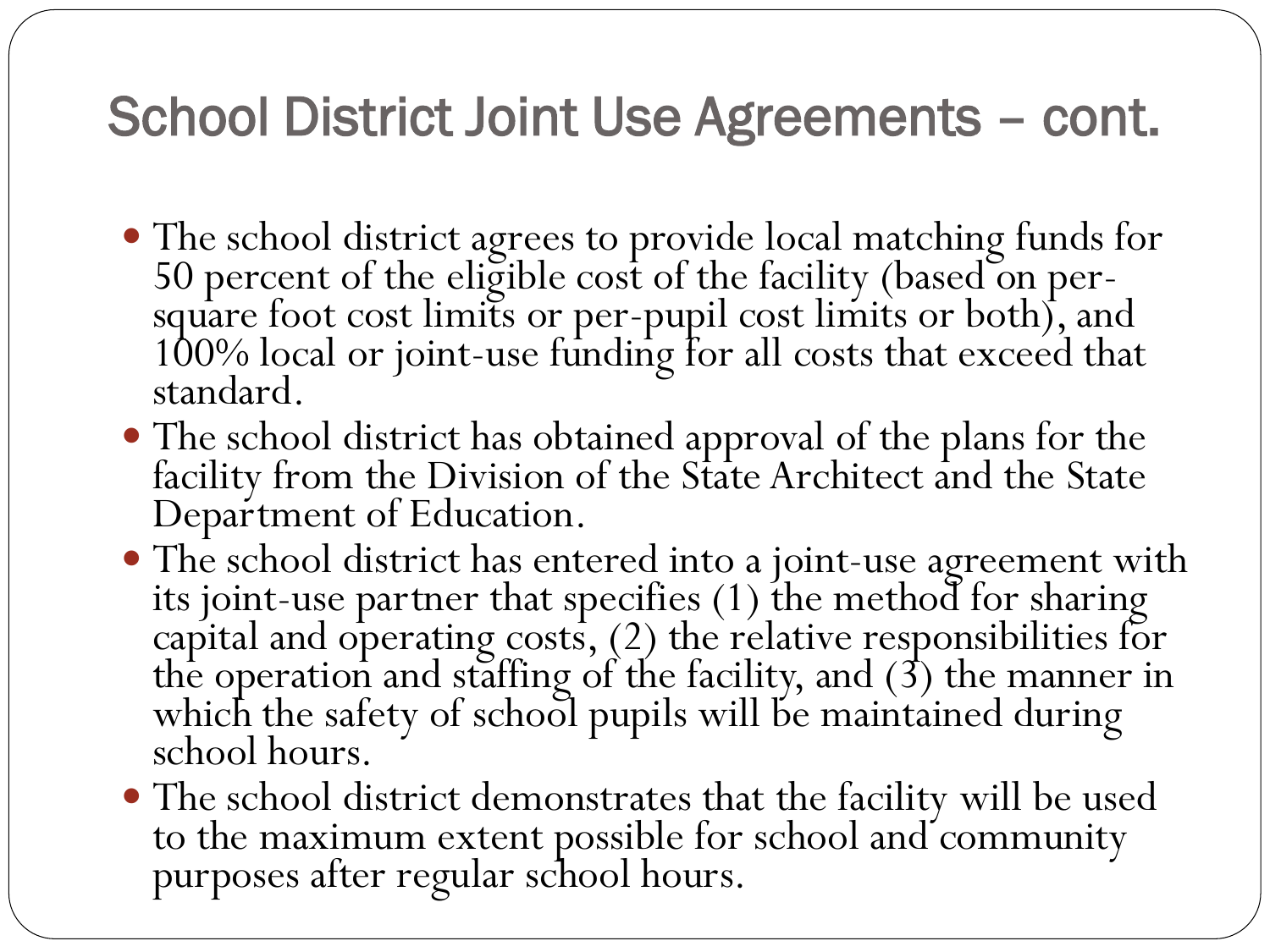### STATE BOARD OF EDUCATION WAIVER

- Where a school district is unsuccessful in securing responsive bid proposals for leasing or selling surplus real property, or believes that bidding is not in its best interest, a district may, as authorized by Education Code §§ 33050 et seq., seek a general waiver from the normal competitive bidding procedures.
- Approximately 60-90 days is normally required to process a regular waiver request and obtain approval from the State Board of Education. The General Waiver Request Form, including instructions, and Waiver Calendar for the sale or lease of real property can be obtained on the Department of Education website at <http://www.cde.ca.gov/re/lr/wr/>.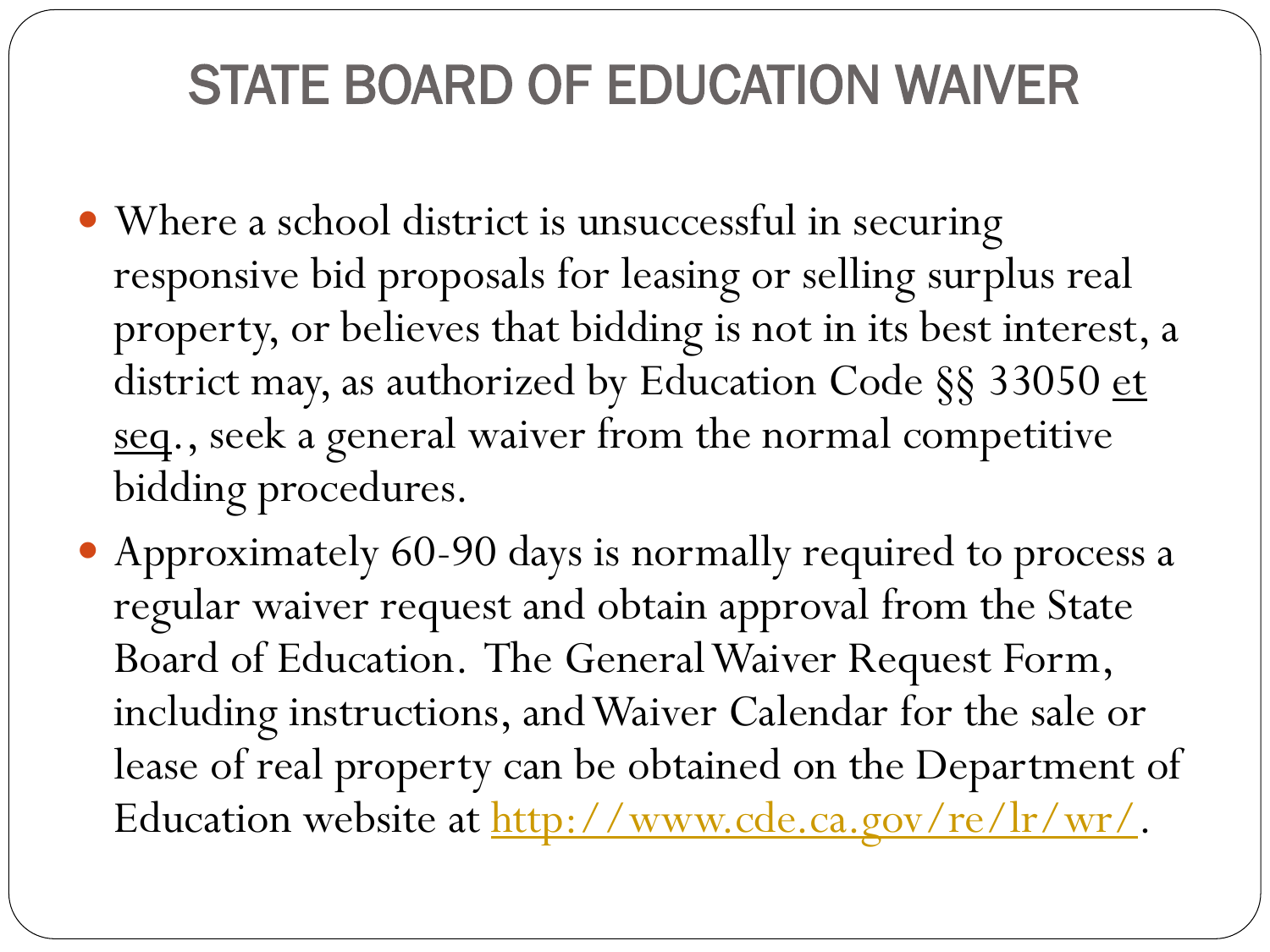### State Board of Education Waiver – cont.

- Certain sections of the Education Code may not be waived pursuant to  $\S 33050(a)$ . These sections include:
	- § 17459 which imposes duty to offer surplus land if sold for lowand moderate income housing or park and recreational purposes.
	- § 17462 involving use of funds from sale.
	- § 17464(a) offering the property for park and recreational purposes.
- Prior to forwarding the waiver request to the State Board of Education, district must:
	- (1) first consult with and obtain the written position of the exclusive representative of employees and advisory committee/school site council; and
	- (2) governing board hold a properly noticed public hearing on the general waiver request.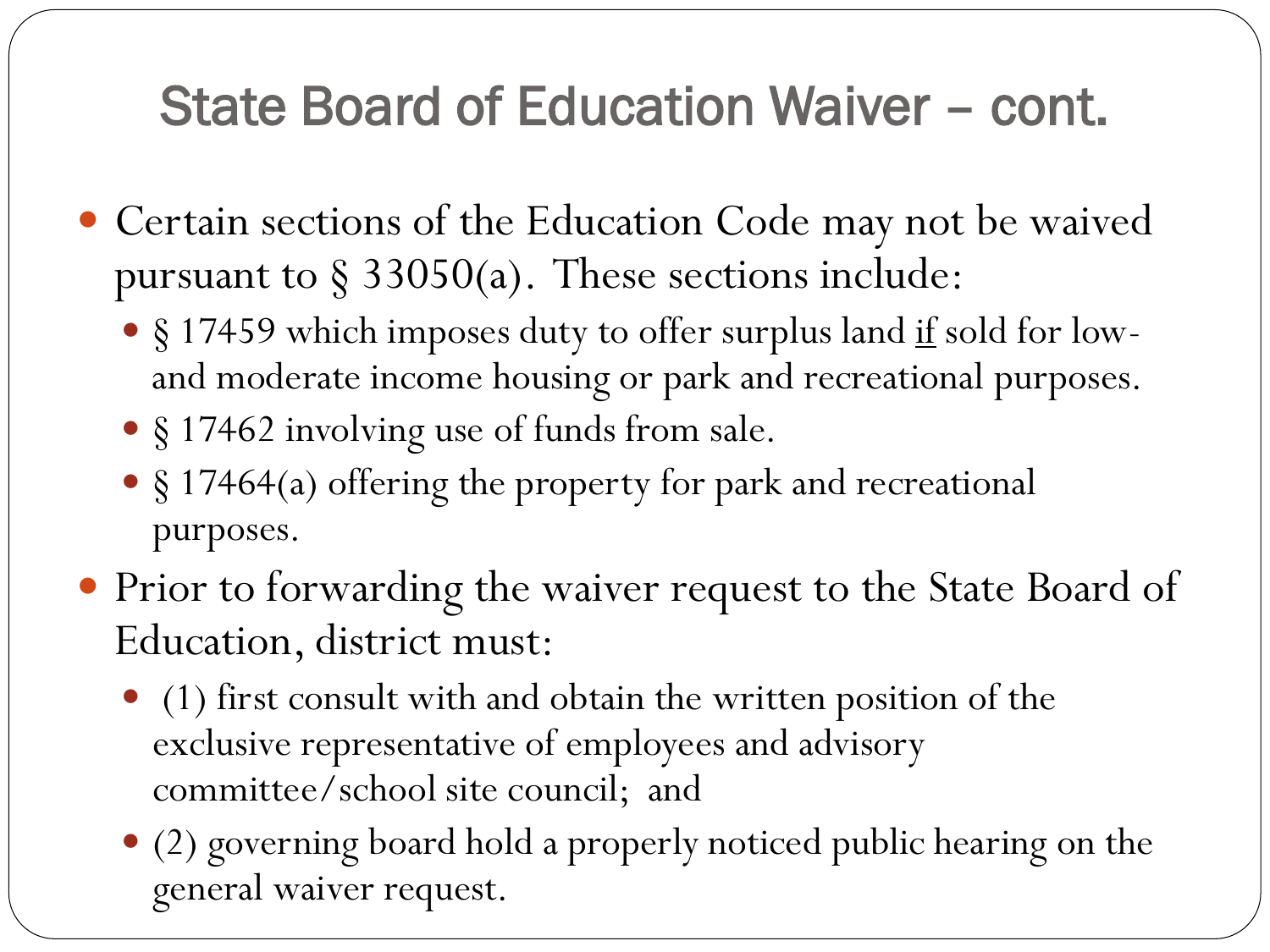#### State Board of Education Waiver – cont.

 A school district may request the waiver of certain sections of the competitive sale process, e.g. portions of Education Code sections 17466, 17472, and 17475, and all of 17473 and 17474, to allow the district to utilize a "request for proposal" process, thereby maximizing the proceeds from the sale.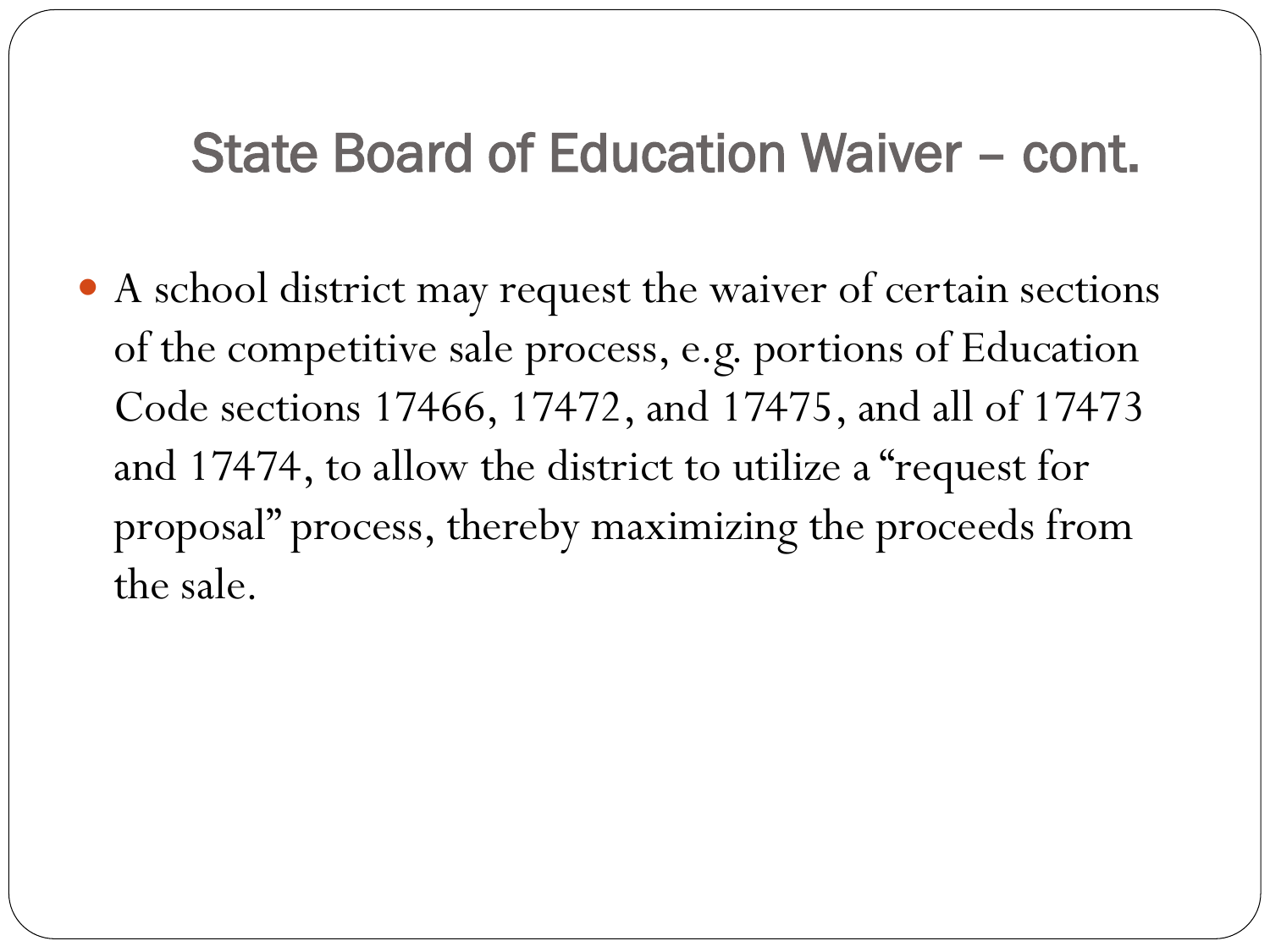### EXCHANGE OF PROPERTY

- School districts are authorized to exchange any of their real property for real property of another person or private business firm (Education Code §§ 17536 – 17538).
- The exchange of property may be upon any terms and conditions agreed to by the parties and may be entered into without complying with any other provisions of the Education Code.
- Governing Board by 2/3 vote must adopt a resolution of intent to exchange the property. The resolution must identify the properties and the terms and conditions, not including price, upon which they will be exchanged.